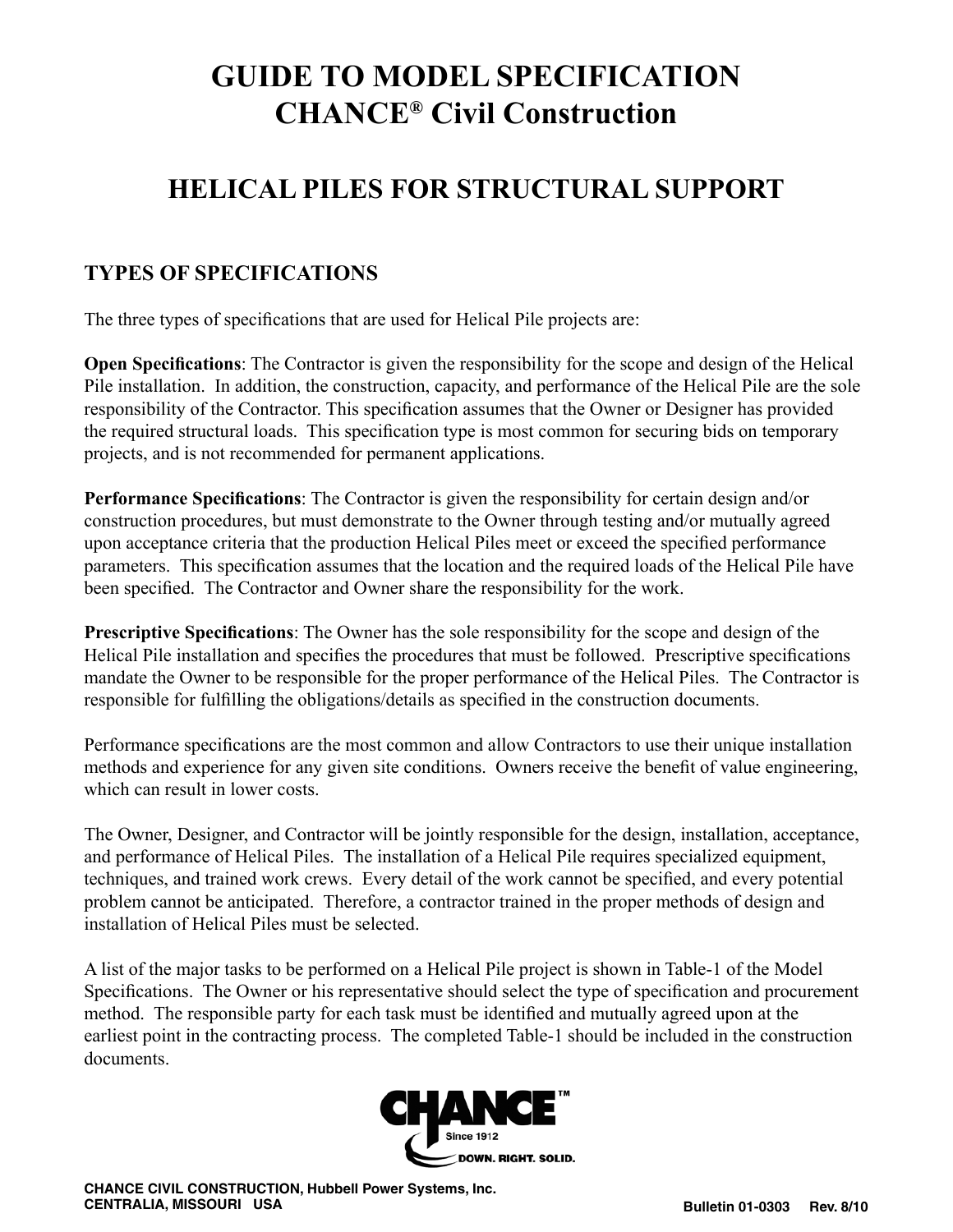The process of continuous communication between all the parties involved is essential to achieve a satisfactory result. Clear communication and close cooperation are particularly important in the start-up phase and in testing. In addition, a timely preparation and review of all submittals is critical.

This model specification can be adapted to each of the three types of specifications. However, it is primarily written for the performance type. The identity of the "Contractor" and the "Owner" is always well defined, unlike that of the "Designer" or "Engineer". For example, the "Engineer" may be an employee(s) of the Contractor, or a third party consultant hired to secure a lower cost alternative during the bidding process. In contrast, the "Engineer" may be the Owner, an employee(s) of the Owner, or a representative hired by the Owner. It is recommended that the Engineer be a third party agency employed by the Owner to serve in the owner's best interests during the various stages of the contract.

For purposes of this Model Specification, the subject is a high capacity Helical Pile manufactured by CHANCE® Civil Construction. At present, maximum working or design loads range between 12.5 and 50 tons. The Helical Pile consists of one or more helical bearing plates attached at the tip of a high strength central steel shaft. The central steel shaft consists of either a solid square shaft of various sizes, or hollow pipe shaft of various diameters and wall thickness. The steel shafts are typically 1-1/2" to 8 inches in diameter and will accept load directly axially and/or laterally to provide structural support.

# **It is suggested that the specification writer accurately and completely modify this model to suit his/her particular case.**

*Items in italics as such may be considered as "Commentary" and as such may be deleted or retained to suit the needs of the specification writer.*

The following is list of general references that will provide additional background to Helical Pile technology:

A. B. Chance Company, *HELICAL PIER® Foundation Systems, Technical Manual*, Bulletin 01-9601, Copyright 2000 Hubbell, 210 North Allen St., Centralia, MO 65240

A. B. Chance Company, *Helical Screw Foundations – Design Manual for New Construction*, Copyright 2003 A.B. Chance Company, 210 North Allen St., Centralia, MO 65240

Atlas Systems, Inc., *Technical Manual, 2005*, Copyright 2004 – Atlas Systems, Inc, 1026-B South Powell Road, Independence, MO 64056

*"BOCA Research Report 94-27"*, Copyright 1996, BOCA Evaluation Services, Inc., Country Club Hills, IL 60478

Goen, J. Lee, *Compression Load on HELICAL PIER® Foundation Systems Anchors – Design and Construction*, Bulletin 01-9304, Copyright 1998 Hubbell/Chance, 210 North Allen St., Centralia, MO 65240

Hargrave, R. L. and Thorsten, R. E., 1992. Helical Piers in Expansive Soils of Dallas, Texas. *Proceedings 7th International Conference on Expansive Soils, Session 24*, Bulletin 01-9311, Copyright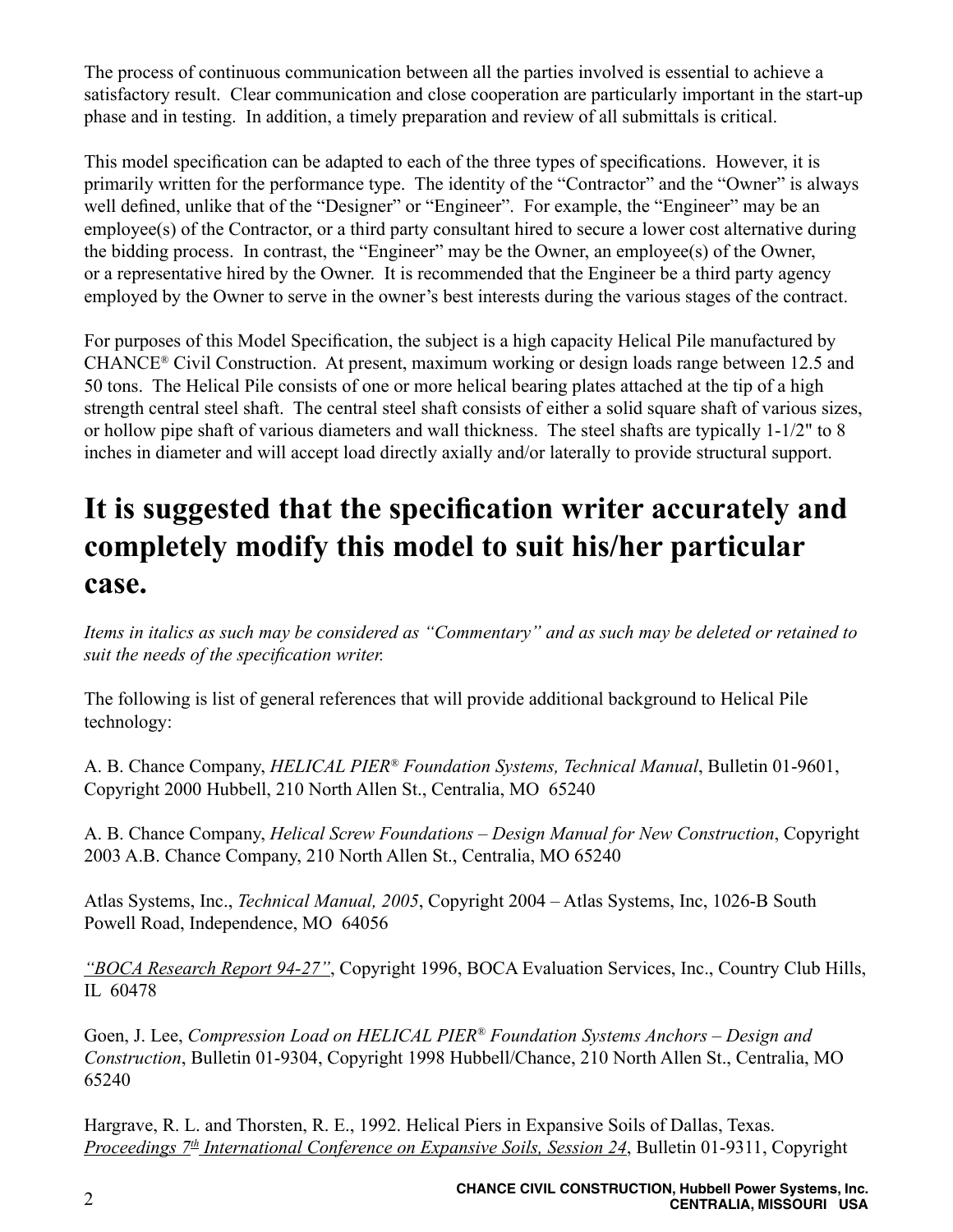1993 A. B. Chance, 210 North Allen St., Centralia, MO 65240

Hoyt, R.M. and Clemence, S.P., 1989. Uplift Capacity of Helical Anchors in Soil. *Proceedings of the 12th International Conference on Soil Mechanics and Foundation Engineering*, Vol. 2, pp. 1019-1022.

*"ICBO Evaluation Report - ER-5110"*, Copyright 2001, ICBO Evaluation Service, Inc., Whittier, CA 90601

Pack, J. S., 2000. Design of Helical Piles for Heavily Loaded Structures. *New Technological and Design Developments in Deep Foundations*, ASCE Geotechnical Special Publication, pp. 353- 367.

*"SBCCI Report No. 9504B"*, Copyright 1999, SBCCI Public Safety Testing and Evaluation Services Inc., Birmingham, AL 35213

Seider, Gary L., "*Versatile Steel Screw Anchors*", Structural Engineer Magazine, March 2000; Volume 1, Number 2, ppgs. 42-46.

Wesolek, Dana A., Schmednecht, Fred C., and Seider, Gary L. "Helical Piers/Anchors in the Chicago Building Code", Proceedings of the DFI 30<sup>th</sup> Annual Conference on Deep Foundations, Chicago, IL pp. 193-204.

# **Model Specification Table of Contents:**

- **1. GENERAL**
- **1.1 Purpose of Specification**
- **1.2 Scope of Work**
- **1.3 Qualifications of the Contractor**
- **1.4 Related Project Specifications**
- **1.5 Definitions**
- **1.6 Allowable Tolerances**
- **1.7 Quality Assurance**
- **1.8 Design Criteria**
- **1.9 Ground Conditions**

#### **2. REFERENCED CODES AND STANDARDS**

- **2.1 American Society for Testing and Materials**
- **2.2 American Welding Society**
- **2.3 American Society of Civil Engineers**
- **2.4 Deep Foundations Institute**
- **2.5 Post Tensioning Institute**
- **2.6 Society of Automotive Engineers**
- **3. SUBMITTALS**
- **3.1 Construction Submittals**
- **3.2 Installation Records**
- **3.3 Test Reports**
- **3.4 Closeout Submittals**
- **4. PRODUCTS AND MATERIALS**
- **4.1 Central Steel Shaft**
- **4.2 Helical Bearing Plate**
- **4.3 Bolts**
- **4.4 Couplings**
- **4.5 Plates, Shapes or Pile Caps**
- **4.6 Corrosion Protection (Optional)**
- **5. EXECUTION**
- **5.1 Site Conditions**
- **5.2 Installation Equipment**
- **5.3 Installation Tooling**
- **5.4 Installation Procedures**
- **5.5 Termination Criteria**
- **6. HELICAL PILE LOAD TESTS**
- **6.1 Pre-Production Tests (Optional)**
- **6.2 Load Test Equipment**
- **6.3 Testing Program**
- **6.4 Acceptance Criteria**
- **6.5 Production Helical Pile Testing**
- **6.6 Lateral Testing**
- **7. MEASUREMENT AND PAYMENT**

#### **APPENDICES**

**Mechanical Strength Ratings, Helical Piles Guidance of Ground Aggressiveness Classification**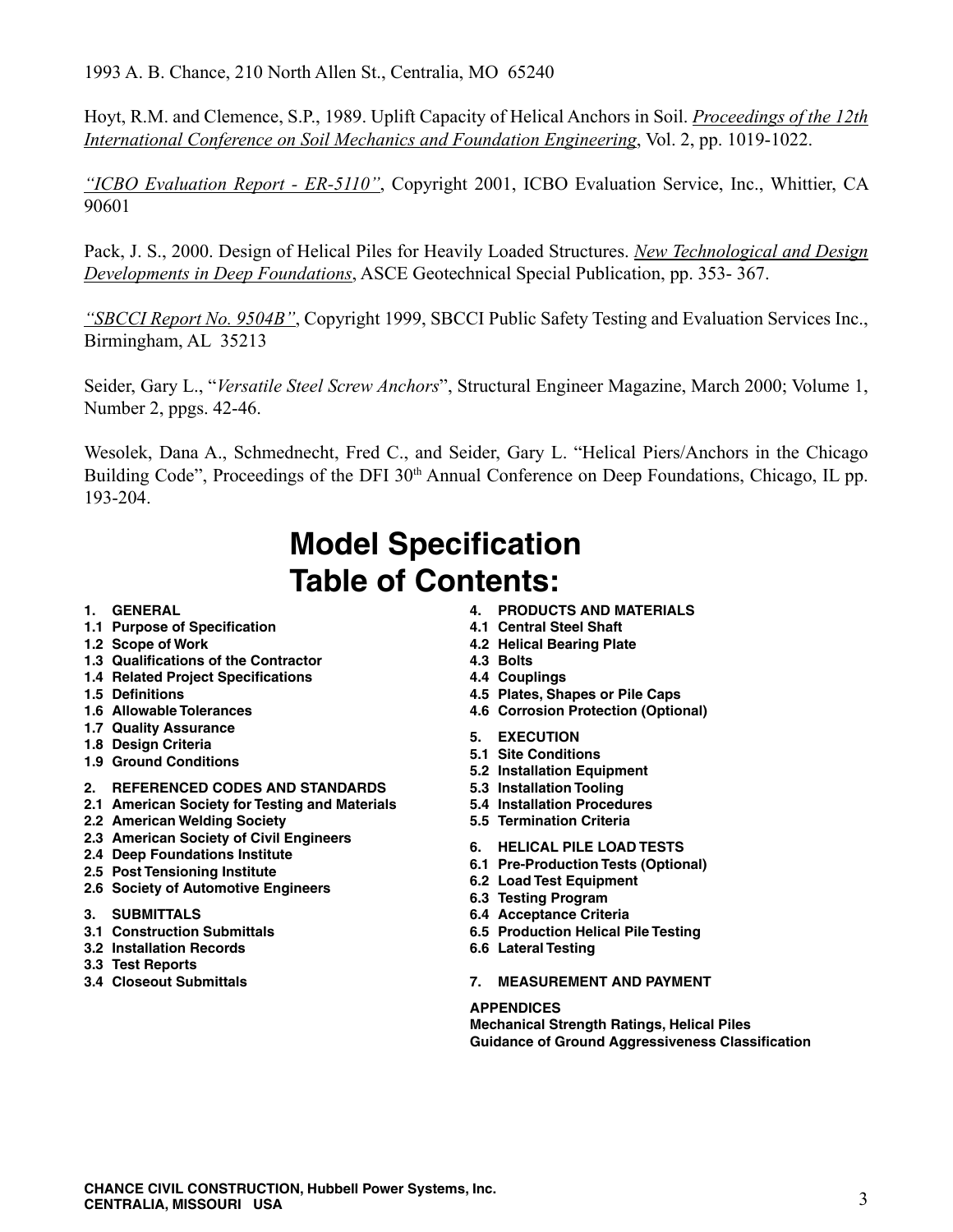# **CHANCE® Civil Construction HELICAL PILES**

# **MODEL SPECIFICATION**

#### **1. GENERAL**

#### 1.1 Purpose of Specification

The purpose of this specification is to detail the furnishing of all designs, materials, tools, equipment, labor and supervision, and installation techniques necessary to install Helical Piles as detailed on the drawings, including connection details. This shall include provisions for load testing that may be part of the scope of work

*Specifier Note: This specification may require modification to account for unusual and/or unforeseen site and subsurface conditions and the particular circumstances of the project.*

#### 1.2 Scope of Work

This work consists of furnishing all necessary engineering and design services (if required), supervision, labor, tools, materials, and equipment to perform all work necessary to install the Helical Piles, at (location, City, State/Province) for (Company, State or Private Authority) per the specifications described herein, and as shown on the drawings. The Contractor shall install a Helical Pile that will develop the load capacities as detailed on the drawings. This may also include provisions for load testing to verify Helical Pile capacity and deflection, if part of the scope of work. The responsibilities and duties of the respective parties for this project are summarized in Table-1. **Table-1.** Tasks and Responsibilities to be Allocated for Helical Pile Work

|                | <b>TASK</b>                                                                                                                                                               | <b>RESPONSIBLE</b><br>PARTY* |
|----------------|---------------------------------------------------------------------------------------------------------------------------------------------------------------------------|------------------------------|
|                | Site Investigation, Geotechnical Investigation, Site Survey, and potential<br>work restrictions                                                                           |                              |
| $\overline{2}$ | Type of specification, requirement for a pre-contract testing program, and<br>procurement method                                                                          |                              |
| $\overline{3}$ | Obtaining easements                                                                                                                                                       |                              |
| $\overline{4}$ | Overall scope of work, design of the Helical Pile structure – including<br>design loads (vertical, horizontal, etc.), pile locations, and pile spacing<br>and orientation |                              |
| 5              | Definition and qualification of safety factors                                                                                                                            |                              |
| 6              | Calculation/estimation of allowable structural and/or Helical Pile<br>movement in service (acceptance criteria)                                                           |                              |
| $\overline{7}$ | Definition of service life (temporary – months or permanent - years) and<br>required degree of corrosion protection based on site conditions                              |                              |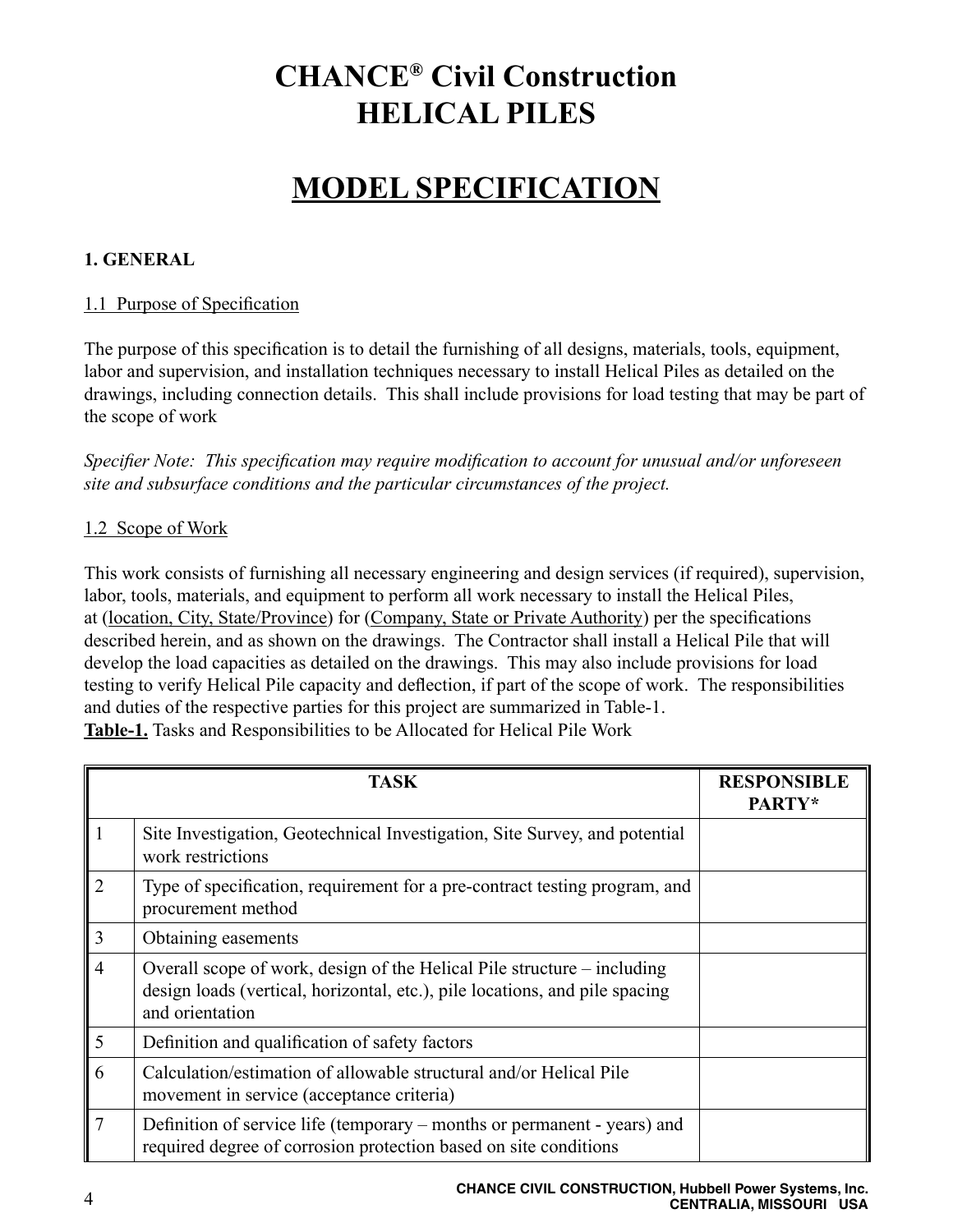| $\overline{\vert 8}$ | Type and number of tests (pre-contract, pre-production and production)                                    |
|----------------------|-----------------------------------------------------------------------------------------------------------|
| $\overline{9}$       | Minimum total Helical Pile length, depth to bearing stratum                                               |
| 10                   | Helical Pile components and details                                                                       |
| <sup>11</sup>        | Details of corrosion protection, if required                                                              |
| 12                   | Details of pile connection to structure (e.g., for static and seismic<br>conditions)                      |
| $\parallel$ 13       | Preparation of Drawings and test reports                                                                  |
| 14                   | Evaluation of test results                                                                                |
| $\vert$ 15           | Construction methods, schedule, sequencing, and coordination of work                                      |
| 16                   | Requirements of field production control, including logging of<br>installation torque vs. installed depth |
| $\vert$ 17           | Supervision of work                                                                                       |
| 18                   | Long-term monitoring                                                                                      |

\* To be filled in by specification writer.

#### 1.3 Qualifications of the Helical Pile Contractor

The Helical Pile Contractor shall be experienced in performing design and construction of Helical Piles and shall furnish all materials, labor, and supervision to perform the work. The Contractor shall be trained and certified by CHANCE Civil Construction in the proper methods of design and installation of Helical Piles. The Contractor shall provide names of on-site personnel materially involved with the work, including those who carry documented certification from CHANCE Civil Construction. At a minimum, these personnel shall include foreman, machine operator, and project engineer/manager.

The Helical Pile Contractor shall not sublet the whole or any part of the contract without the express written permission of the Owner.

#### 1.4 Related Project Specifications

*To be determined by the specification writer.*

#### 1.5 Definitions

A partial list follows. *The Owner may wish to add other specific, project-related items.*

**Contractor:** The person/firm responsible for performing the Helical Pile work.

**Coupling:** Central steel shaft connection means formed as integral part of the plain extension shaft material. For Type SS & RS Helical Piles, couplings are internal or external sleeves, or hot upset forged sockets.

**Coupling Bolt(s):** High strength, structural steel fasteners used to connect Helical Pile segments together. For Type SS segments, the coupling bolt transfers axial load. For Type RS segments, the coupling bolts transfer both axial and torsional forces.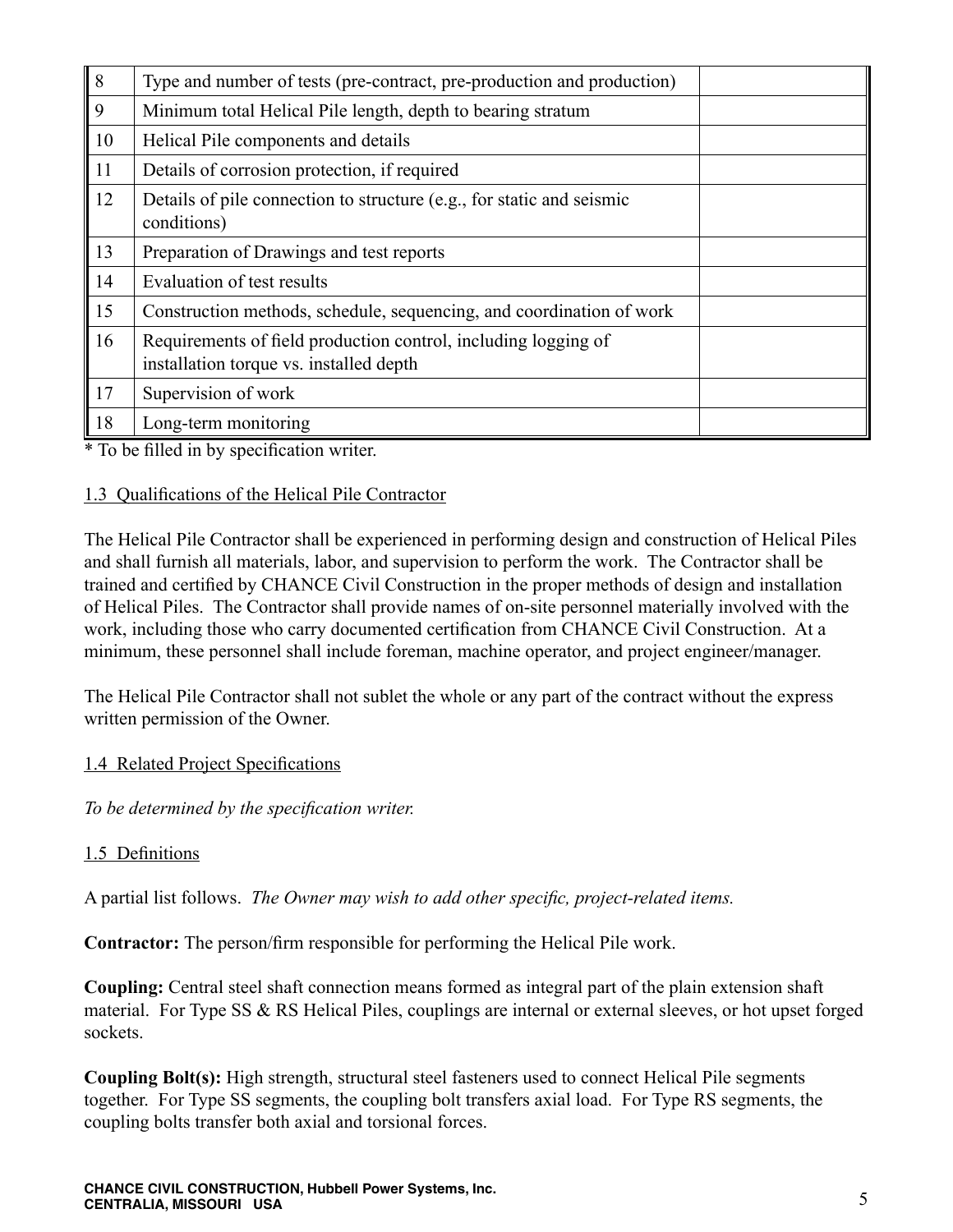**Helical Extension:** Helical Pile foundation component installed immediately following the lead or starter section, if required. This component consists of one or more helical plates welded to a central steel shaft of finite length. Function is to increase bearing area.

**Helix Plate:** Generally round steel plate formed into a ramped spiral. The helical shape provides the means to install the helical pile, plus the plate transfers load to soil in end bearing. Helix plates are available in various diameters and thickness.

**HELICAL PULLDOWN® Micropile:** A small diameter, soil displacement, cast-in-place Helical Pile, in which most of the applied load is resisted by the central steel shaft and steel reinforcement, if installed. Load transfer to soil is both end bearing and friction.

**Helical Pile:** A bearing type foundation element consisting of a lead or starter section, helical extension (if so required by site conditions), plain extension section(s), and a pile cap. A.k.a. helical screw pile, screw pile, helical screw foundation.

**Installation Torque(T):** The resistance generated by a Helical Pile when installed into soil. The installation resistance is a function of the soil type, and size and shape of the various components of the Helical Pile.

**Lead Section:** The first Helical Pile foundation component installed into the soil, consisting of single or multiple helix plates welded to a central steel shaft. A.k.a. Starter Section.

**Pile Cap:** Connection means by which structural loads are transferred to the Helical Pile. The type of connection varies depending upon the requirements of the project and type of Helical Pile material used.

**Round Shaft (RS): R**ound steel pipe central **S**haft elements ranging in diameter from 2-7/8" to 10". A.k.a. Hollow Shaft (Type HS), Type T/C, Type PIF.

**Plain Extension:** Central steel shaft segment without helix plates. It is installed following the installation of the lead section or helical extension (if used). The segments are connected with integral couplings and bolts. Plain extensions are used to extend the helix plates beyond the specified minimum depth and into competent load bearing stratum.

**Safety Factor:** The ratio of the ultimate capacity to the working or design load used for the design of any structural element.

**Square Shaft (SS):** Solid steel, round-cornered-**S**quare central **S**haft elements ranging in size from 1-1/4" to 2-1/4". A.k.a. Type SQ.

**Torque Strength Rating:** The maximum torque energy that can be applied to the helical pile foundation during installation in soil, a.k.a. allowable, or safe torque.

# 1.6 Allowable Tolerances

The tolerances quoted in this section are suggested maximums. The actual values established for a particular project will depend on the structural application.

- 1.6.1 Centerline of Helical Piles shall not be more than 3 inches from indicated plan location.
- 1.6.2 Helical Pile plumbness shall be within 2° of design alignment.
- 1.6.3 Top elevation of Helical Pile shall be within +1 inch to –2 inches of the design vertical elevation.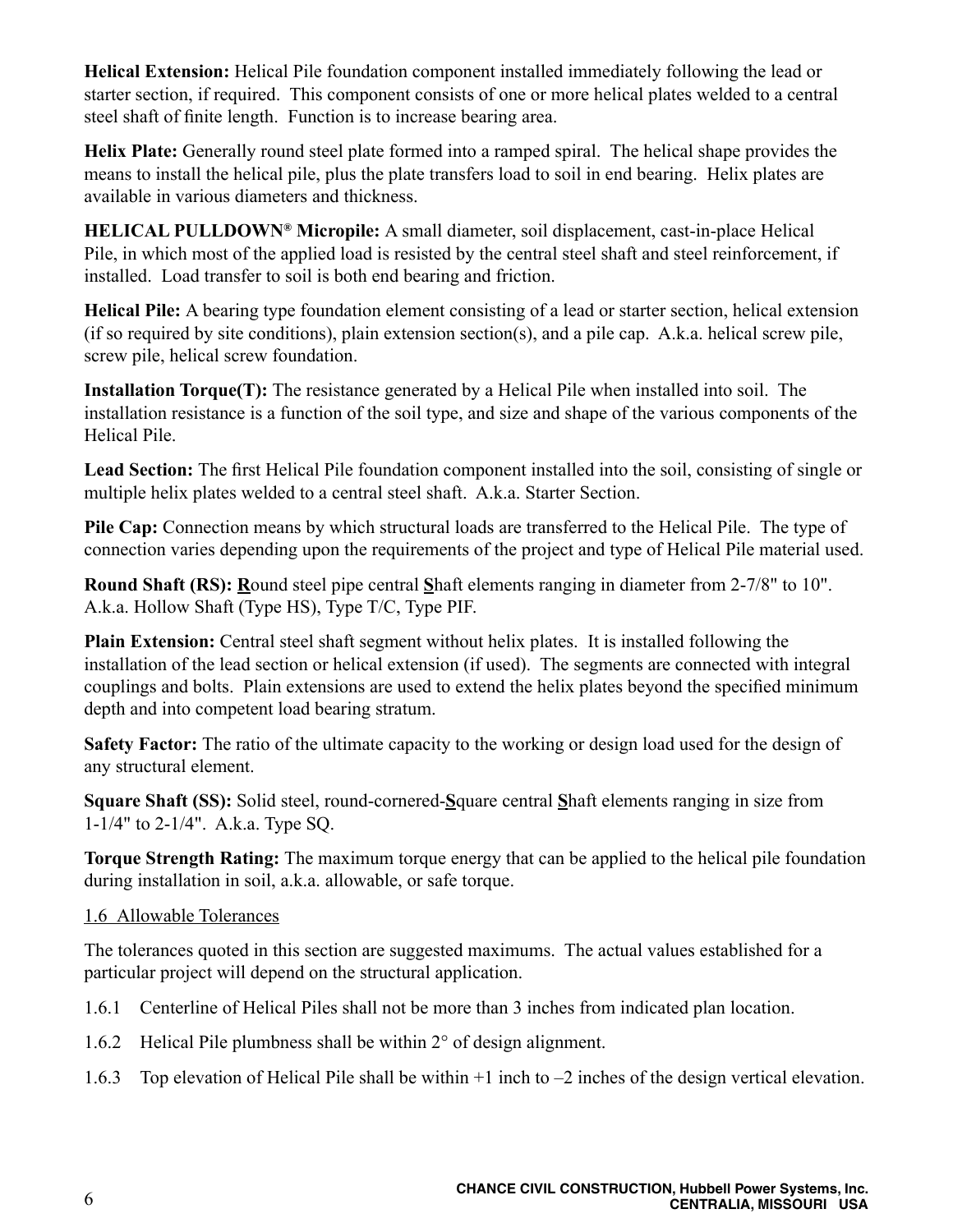# 1.7 Quality Assurance

- 1.7.1 Helical Piles shall be installed by authorized CHANCE Civil Construction certified Contractor. These Contractors shall have satisfied the certification requirements relative to the technical aspects of the product and installation procedures as therein specified. Certification documents shall be provided upon request to the Owner or their representative.
- 1.7.2 The Contractor shall employ an adequate number of skilled workers who are experienced in the necessary crafts and who are familiar with the specified requirements and methods needed for proper performance of the work of this specification.
- 1.7.3 All Helical Piles shall be installed in the presence of a designated representative of the Owner unless said representative informs the Contractor otherwise. The designated representative shall have the right of access to any and all field installation records and test reports.
- 1.7.4 Helical Pile components as specified therein shall be manufactured by a facility whose quality systems comply with ISO (International Organization of Standards) 9001 requirements. Certificates of Registration denoting ISO Standards Number shall be presented upon request to the Owner or their representative.
- 1.7.5 CHANCE Civil Construction provides a standard one-year warranty on materials and workmanship of the product. Any additional warranty provided by the Contractor shall be issued as an addendum to this specification.
- 1.7.6 Design of Helical Piles shall be performed by an entity as required in accordance with existing local code requirements or established local practices. This design work may be performed by a licensed professional engineer, a certified CHANCE Civil Construction Contractor, or designer depending upon local requirements or practices.

# 1.8 Design Criteria

- 1.8.1 Helical Piles shall be designed to meet the specified loads and acceptance criteria as shown on the drawings. The calculations and drawings required from the Contractor or Engineer shall be submitted to the Owner for review and acceptance in accordance to Section 3.1 "Construction Submittals".
- 1.8.2 The allowable working load on the Helical Piles shall not exceed the following values:
- 1.8.2.1 For compression loads:

 $\label{eq:pshaff} \mathbf{P}_{\text{allowoc}} = 0.4 \ast \mathbf{f}_{\text{yshaff}} \ast \mathbf{A}_{\text{shaff}}$ Where:  $P_{\text{allow}} = \text{allowable working load in compression (kip)}$  $f_{\text{yshaf}}^{\text{anow}}$  = minimum yield strength of central steel shaft (ksi)  $A_{\text{shaf}}^{\text{start}}$  = area of central steel shaft (with corrosion allowance if required) (in.<sup>2</sup>)

*The minimum yield strength of the central steel shaft is as follows: Type SS5: 70 ksi; Type SS125, SS1375, SS150, SS175, SS200, SS225: 90 ksi; Type RS2875, RS3500, RS4500: 50 ksi.* 

*These allowable working loads may be reduced by the allowable load capacity per helix plate(s). It is recommended to use the allowable helix capacities per helical pile type as published by CHANCE Civil Construction (shown in Table-1 of the Appendix).*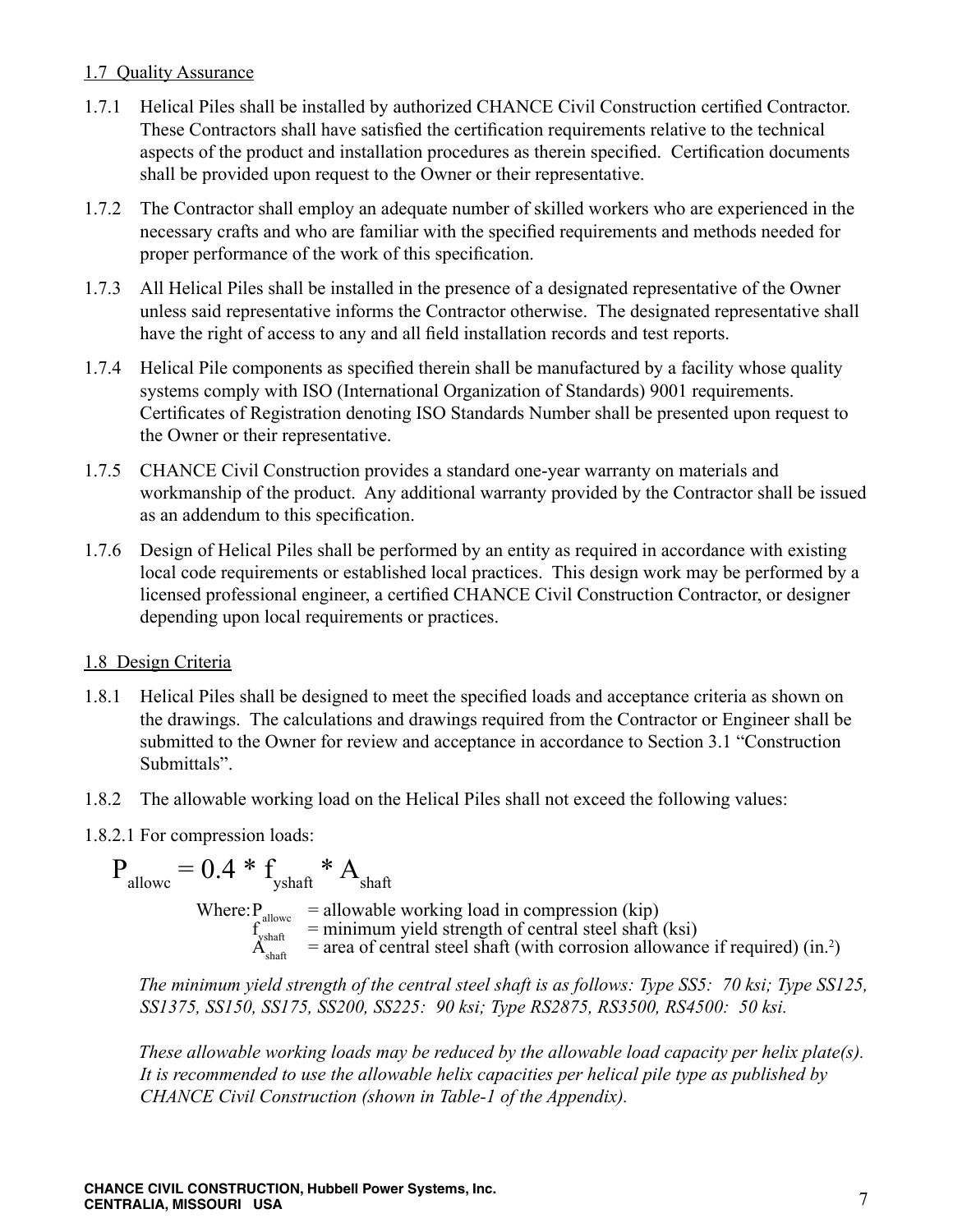1.8.2.2 For tension loads:

 $P_{\text{allowt}} = S_{\text{nt}} / FS$ Where:  $P_{\text{allow}} = \text{allowable working load in tension (kip)}$  $S_{\text{cut}}^{\text{anowt}}$  = Min. ultimate tensile strength of central steel shaft segment (at coupling joint) Where:  $\frac{S_{\text{allow}}}{S_{\text{cut}}}$ <br>(kip)<br>FS  $=$  factor of safety suitable for application, i.e. temporary or permanent structures

*For permanent applications, it is recommended to use a factor of safety of two (2). For temporary applications, factor of safety typically ranges between 1.25 and 1.5.*

*It is recommended to use the minimum ultimate tensile strengths as published by CHANCE Civil Construction (shown in Table-1 of the Appendix). The ultimate tensile strength may be reduced by the ultimate capacity per helix plate(s) – depending on the number of helix plates specified and type of shaft family used. The ultimate tensile strength may also be reduced by the torque limited ultimate capacity – depending on the type of shaft family used.*

- 1.8.3 The ultimate structural capacity shall be determined as:
- 1.8.3.1 For compression loads:

$$
P_{ultc} = f_{yshath} * A_{shaff}
$$

 $=$  ultimate structural capacity in compression (kip) Where:  $P_{\text{ultc}}$  $=$  minimum yield strength of central steel shaft (ksi)  $\dot{A}_{\text{shaf}}$  = area of central steel shaft (with corrosion allowance if required) (in.<sup>2</sup>)

*The minimum yield strength of the central steel shaft is as follows: Type SS5: 70 ksi; Type SS125, SS1375, SS150, SS175, SS200, SS225: 90 ksi; Type RS2875, RS3500, RS4500: 50 ksi.* 

*The ultimate structural capacity may be reduced by the ultimate load capacity per helix plate(s). It is recommended to use the ultimate helix capacities per helical pile type as published by CHANCE Civil Construction (shown in Table-1 of the Appendix).*

1.8.3.2 For tension loads:

$$
\mathbf{P}_{\text{ultt}} = \mathbf{S}_{\text{ut}}
$$

Where:  $P_{\text{ultt}}$  = Ultimate structural capacity in tension (kip)<br>S<sub>...</sub> = Minimum ultimate tensile strength of centra  $=$  Minimum ultimate tensile strength of central steel shaft (kip)

*It is recommended to use the minimum ultimate tensile strengths as published by CHANCE Civil Construction (shown in Table-1 of the Appendix). The ultimate tensile strength may be reduced by the ultimate capacity per helix plate(s) – depending on the number of helix plates specified and type of shaft family used. The ultimate tensile strength may also be reduced by the torque limited ultimate capacity – depending on the type of shaft family used.*

1.8.4 Helical Pile capacity in soil shall not be relied upon from the following soil layers as defined in the geotechnical reports:

 $\mathcal{L}_\mathcal{L} = \{ \mathcal{L}_\mathcal{L} = \{ \mathcal{L}_\mathcal{L} = \{ \mathcal{L}_\mathcal{L} = \{ \mathcal{L}_\mathcal{L} = \{ \mathcal{L}_\mathcal{L} = \{ \mathcal{L}_\mathcal{L} = \{ \mathcal{L}_\mathcal{L} = \{ \mathcal{L}_\mathcal{L} = \{ \mathcal{L}_\mathcal{L} = \{ \mathcal{L}_\mathcal{L} = \{ \mathcal{L}_\mathcal{L} = \{ \mathcal{L}_\mathcal{L} = \{ \mathcal{L}_\mathcal{L} = \{ \mathcal{L}_\mathcal{$  $\_$  , and the contribution of the contribution of the contribution of the contribution of  $\mathcal{L}_\text{max}$ 

The overall length and installed torque of a Helical Pile shall be specified such that the required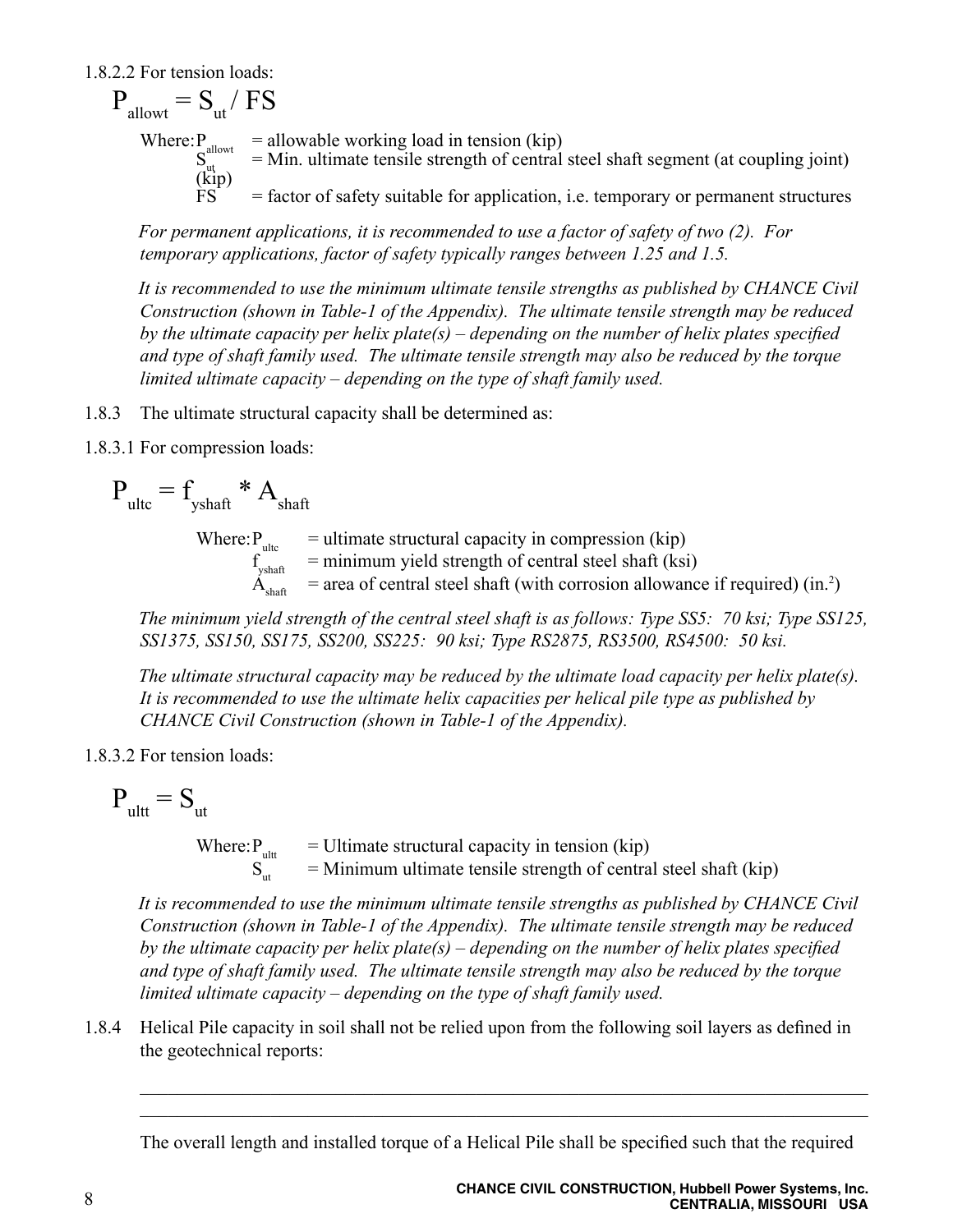in-soil capacity is developed by end-bearing on the helix plate(s) in an appropriate strata(s).

It is recommended that the theoretical end-bearing capacity of the helix plates be determined using HeliCAP® Engineering Software or equal commercially available software. The required soil parameters (c,  $\phi$ ,  $\gamma$ , or N-values) for use with HeliCAP<sup>®</sup> or equal shall be provided in the geotechnical reports. The Owner shall determine the allowable response to axial loads.

*Helical Piles are not suited for solid, competent rock, but the helix plates can penetrate into dense bearing soils. It is recommended that HELICAL PILES be installed to a specified minimum torque and depth to ensure the helical plates are terminated in bearing soils. Appropriate and repeatable installation techniques and Helical Pile termination criteria must be identified and verified in the field.*

1.8.5 Lateral Load and Bending: Where Helical Piles are subjected to lateral or base shear loads as indicated on the plans, the bending moment from said loads shall be determined using lateral load analysis program such as LPILE or equal commercially available software. The required soil parameters (c,  $\phi$ ,  $\gamma$ , and  $k_s$ ) for use with LPILE or equal shall be provided in the geotechnical reports. The Owner shall determine the allowable response to lateral loads. The combined bending and axial load factor of safety of the Helical Pile shall be as determined by the Owner.

*Helical Piles are slender foundation elements, i.e. the shafts range from 1-1/4" to 4-1/2" in diameter. As such, vertically installed Helical Piles generally require enlarged shaft sections or pile caps to adequately resist lateral load. The lateral load analysis as detailed in Section 1.8.5 of the specification can be used to determine the required diameter and length of the enlarged shaft section or pile cap.*

*It is recommended to list below each load combination and required factor of safety for this specific project.*

1.8.6 Critical Buckling Load: Where Helical Piles are installed into low strength soil, the critical buckling load shall be determined using lateral load analysis program such as LPILE or equal commercially available software, or various other methods. The required soil parameters  $(c, \phi, \gamma, \phi)$ and  $k<sub>s</sub>$ ) for use with LPILE or equal shall be provided in the geotechnical reports.

*Research shows that buckling, either elastic or nonelastic, is of practical concern only for long Helical Pile shafts in the softest soils. This is in agreement with past findings regarding conventional pile foundations.*

- 1.8.7 Expansive Soils: Helical Pile used in areas where expansive soils are present may require the use of special construction methods to mitigate possible shrink/swell effects. Helical Pile shafts should be isolated from the concrete footing if said footing is in contact with the expansive soil.
- 1.8.8 Down-Drag/Negative Skin Friction: Type SS and Type RS Helical Piles are slender shaft foundation elements and are not practically affected by down-drag/negative skin friction. If Helical Piles with central steel shafts >4" in diameter are used in areas where compressible or decomposing soils overlie bearing stratum, or where expansive or frozen soils can cause pile jacking, Helical Pile shafts should be provided with a no-bond zone along a specified length to prevent load transfer that may adversely affect pile capacity. Alternately, Helical Piles can be provided with sufficient axial load capacity to resist down drag/negative skin friction forces.
- 1.8.9 The Helical Pile attachment (pile cap) shall distribute the design load (DL) to the concrete foundation such that the concrete bearing stress does not exceed those in the ACI Building Code and the stresses in the steel plates/welds does not exceed AISC allowable stresses for steel members.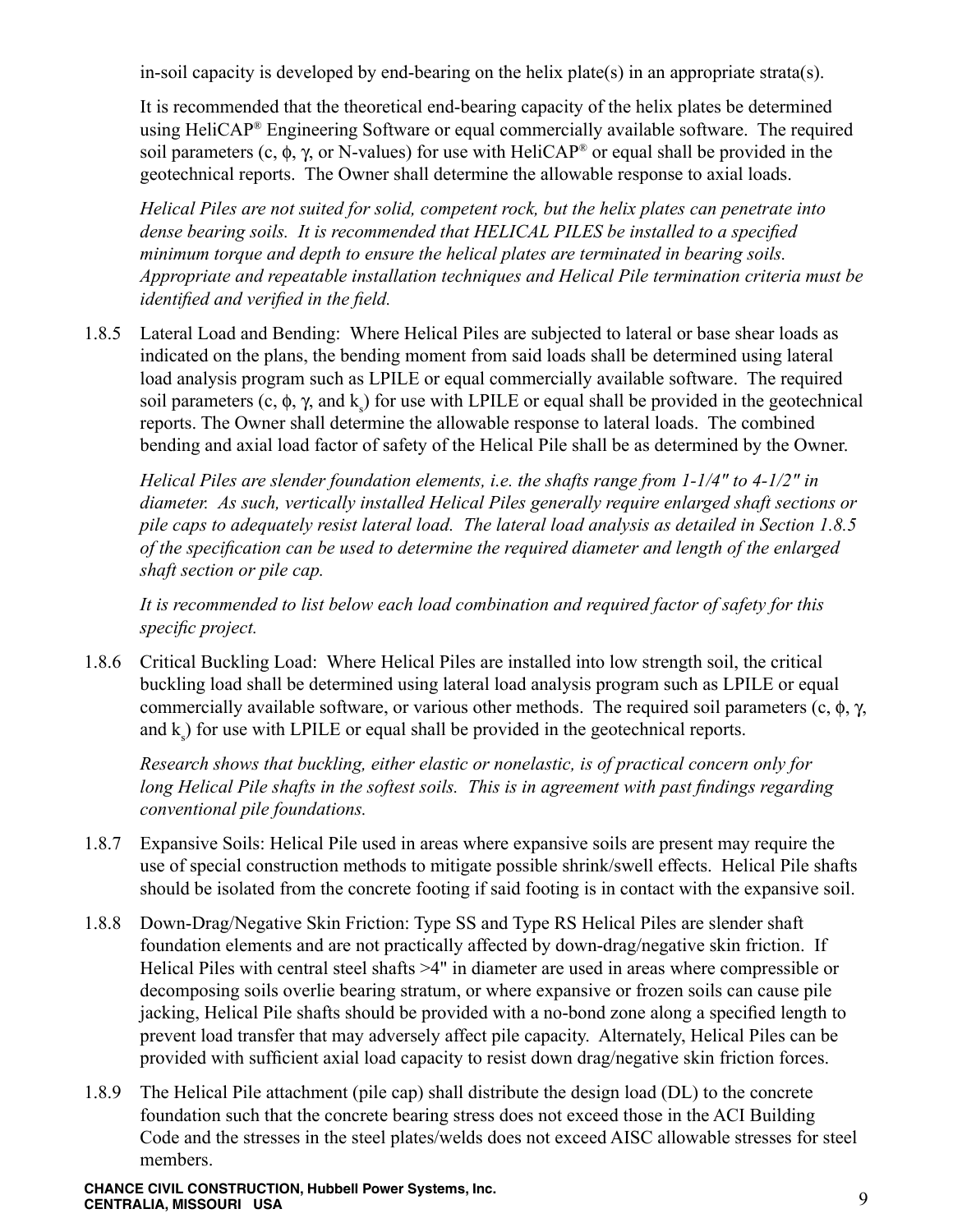#### 1.8.10 Corrosion Protection

*This section is optional (see below). Provisions of this section and Section 4.6 below may not be required in the Specification. If this section is not used, then Section 4.6 should likewise be deleted. The degree and extent of corrosion protection must be specified by the Owner (Table-1).*

*Corrosion protection is a function of structure type, service life, and the overall aggressiveness of the project soils. The need for corrosion protection of Helical Piles must be carefully determined and specified as necessary.*

*Corrosion resistant coatings (i.e. epoxy, plastic sheath) on the lead/starter section are impractical due to abrasive action wearing off the coating as the soil flows over the helix plates and around the central steel shaft. Hot dip galvanization is the only practical means to provide a corrosion resistant coating capable of withstanding the rigors of installation. Extension sections are typically hot-dip galvanized, but other coatings can be specified.*

*The following requirements are typical. The specifier should review and edit as appropriate for the project.*

**Structure Type:**  $\qquad \qquad$  (e.g. temporary, permanent) with a temporary *structure being defined within a specified time frame (i.e. months rather than years). In general, permanent structures have a service life greater than 24 months.*

Temporary structures do not require corrosion protection.

**Service Life:** \_\_\_\_\_\_\_\_\_\_\_\_\_\_\_\_\_\_\_\_\_\_\_\_\_\_\_\_(years) *a typical service life of 50 years should be used unless otherwise specified. If the service life of a temporary Helical Pile is likely to be extended due to construction delays, it should be considered permanent.*

For a service life of less than 20 years in non-aggressive soil, corrosion protection is not recommended.

Corrosion protection requirements for the various Helical Pile elements shall be provided meeting the requirements of Table-2 in the Appendix for:

**Soil:** \_\_\_\_\_\_\_\_\_\_\_\_\_\_\_\_\_\_\_\_\_\_\_\_\_\_\_\_\_\_\_\_\_\_\_\_ Aggressive or Non-Aggressive *with optional location and elevation limits defined by the Specifier.*

*For guidance on aggressiveness classification, see Table-2 in the Appendix. It is recommended to retain the services of a corrosion design professional for very aggressive soils.*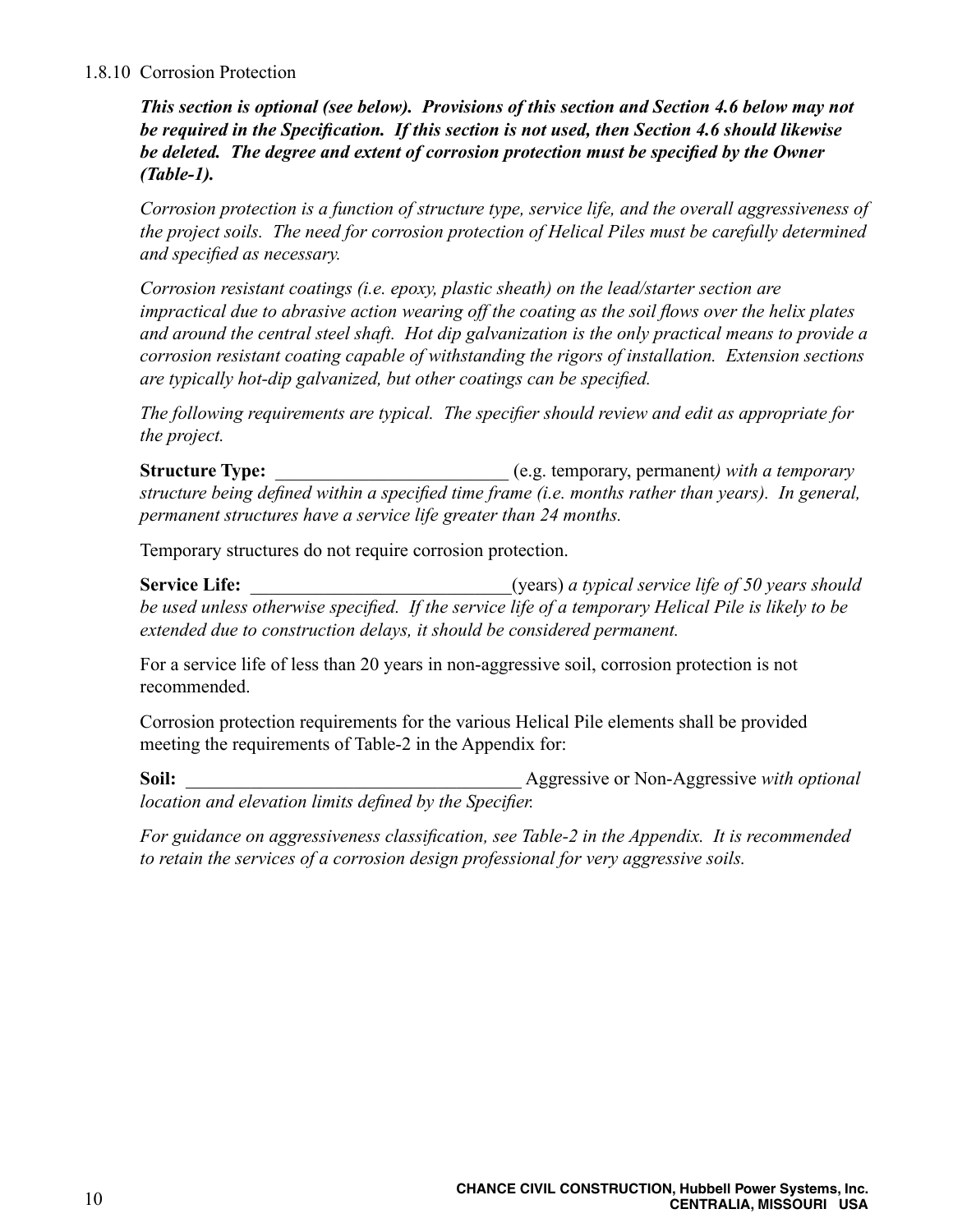| IABLE-2                                                        |                                                                                                                                                                                          |                                                                                                                                       |                                                                                                                                                                          |                                                                                                                                       |  |  |
|----------------------------------------------------------------|------------------------------------------------------------------------------------------------------------------------------------------------------------------------------------------|---------------------------------------------------------------------------------------------------------------------------------------|--------------------------------------------------------------------------------------------------------------------------------------------------------------------------|---------------------------------------------------------------------------------------------------------------------------------------|--|--|
| <b>CORROSION PROTECTION</b>                                    |                                                                                                                                                                                          |                                                                                                                                       |                                                                                                                                                                          |                                                                                                                                       |  |  |
| <b>LOADING</b><br><b>TENSION</b>                               |                                                                                                                                                                                          |                                                                                                                                       | <b>COMPRESSION</b>                                                                                                                                                       |                                                                                                                                       |  |  |
| <b>SOIL</b>                                                    | <b>AGGRESSIVE<sup>1</sup></b>                                                                                                                                                            | NON-<br><b>AGGRESSIVE</b>                                                                                                             | <b>AGGRESSIVE<sup>1</sup></b>                                                                                                                                            | NON-<br><b>AGGRESSIVE</b>                                                                                                             |  |  |
| <b>CENTRAL</b><br><b>STEEL SHAFT</b><br>(Lead Section)         | Galvanization<br>a.<br><b>OR</b><br>Minimum 1/8"<br>$b_{\cdot}$<br>corrosion loss<br>on outside                                                                                          | Bare steel<br>a.<br><b>OR</b><br>Galvanization<br>$b_{\cdot}$<br><b>OR</b><br>Minimum 1/8"<br>$C_{-}$<br>corrosion loss<br>on outside | Galvanization<br>a.<br><b>OR</b><br>Minimum 1/8"<br>b.<br>corrosion loss<br>on outside                                                                                   | a. Bare steel<br><b>OR</b><br>Galvanization<br>b <sub>1</sub><br><b>OR</b><br>Minimum 1/8"<br>$c_{-}$<br>corrosion loss<br>on outside |  |  |
| <b>CENTRAL</b><br><b>STEEL SHAFT</b><br>(Extension<br>Section) | Galvanization<br>a.<br><b>OR</b><br>Epoxy coating<br>b.<br><b>OR</b><br>a. or $b. +$<br>$\mathbf{c}$ .<br>Grout cover <sup>2</sup><br>The Specifier<br>may elect to use a<br>grout case. | Bare steel<br>a.<br><b>OR</b><br>Galvanization<br>b.<br><b>OR</b><br>Epoxy coating<br>$c_{\cdot}$                                     | Galvanization<br>a.<br><b>OR</b><br>Epoxy coating<br>b.<br><b>OR</b><br>a. or $b. +$<br>$c_{-}$<br>Grout cover $2$<br>The Specifier<br>may elect to use a<br>grout case. | Bare steel<br>a.<br><b>OR</b><br>Galvanization<br>b.<br><b>OR</b><br>Epoxy coating<br>$\mathbf{c}$ .                                  |  |  |
| <b>STEEL PILE</b><br><b>CAP</b>                                | Galvanization<br>a.<br><b>OR</b><br>Epoxy coating<br>b.                                                                                                                                  | Bare steel<br>$d_{\cdot}$<br><b>OR</b><br>Galvanization<br>e.<br><b>OR</b><br>f.<br>Epoxy coating                                     | Galvanization<br>$c_{\cdot}$<br><b>OR</b><br>Epoxy coating<br>d.                                                                                                         | Bare steel<br>g.<br><b>OR</b><br>Galvanization<br>h.<br><b>OR</b><br>Epoxy coating<br>$\mathbf{1}$ .                                  |  |  |

**TABLE-2**

# **NOTES:**

Lettered items are options.

For guidance on aggressiveness classification, see Table-2 of the Appendix.

- 1. Corrosion protection shall extend 15'-0 below corrosive material.
- 2. Minimum 1" in soil. If protective coatings (galvanization, epoxy) are provided in compression, minimum cover may be 0.25" in soil. Grout column can be installed using the HELICAL PULLDOWN® Micropile method.

*The most critical area to protect from corrosion is at or near the ground line – if the surficial soils have been disturbed. Undisturbed soils are deficient in oxygen a few feet below ground line or below the water table zone. Undisturbed soils typically result in steel piling not being appreciably affected by corrosion.*

# 1.9. Ground Conditions

The Geotechnical Report, including logs of soil borings as shown on the boring location plan, shall be considered to be representative of the in-situ subsurface conditions likely to be encountered on the project site. Said Geotechnical Report shall be the used as the basis for Helical Pile design using generally accepted engineering judgement and methods.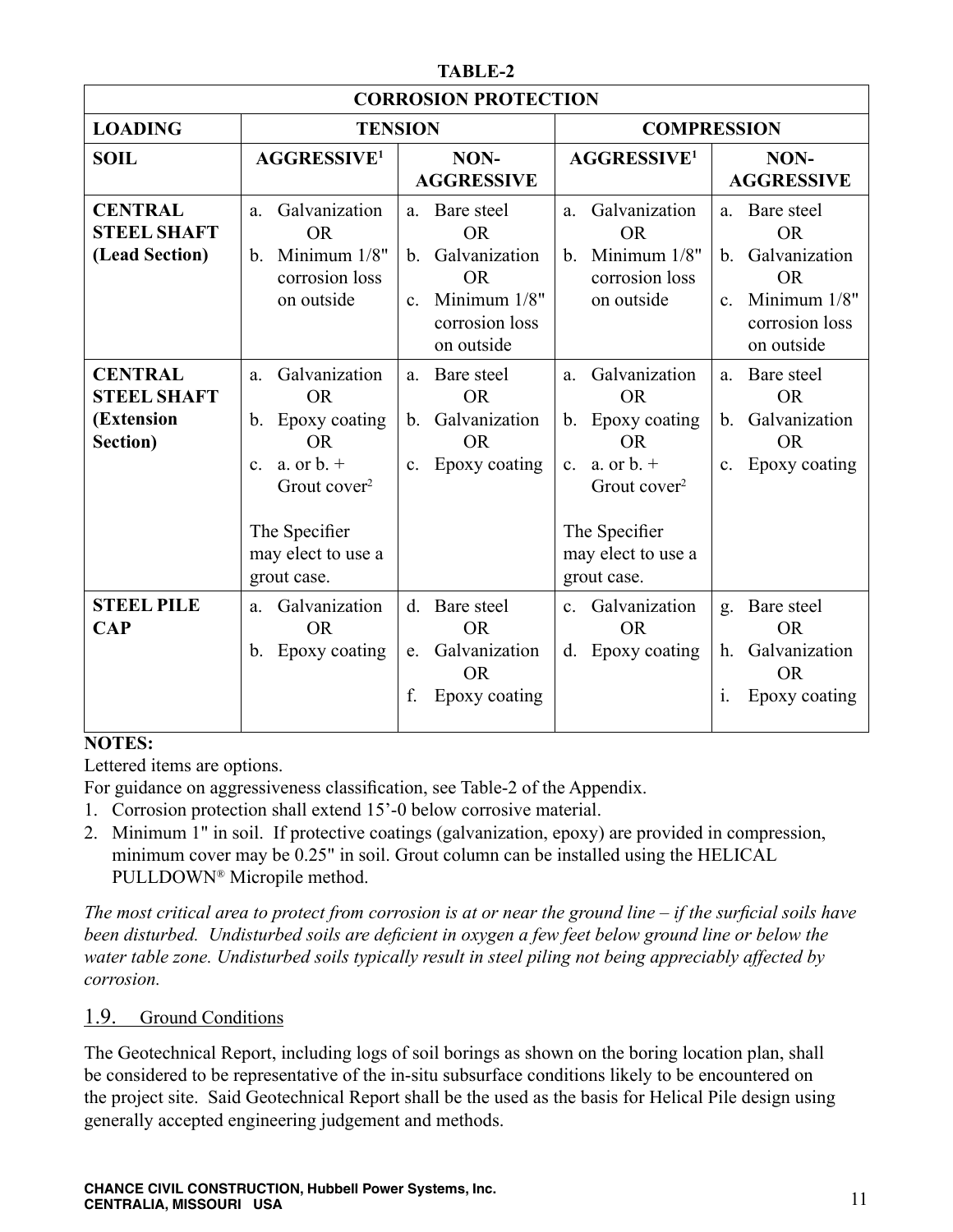*If soil borings are not available, it is suggested to install a Helical Pile at various locations on the project site. Using the well-known installed torque vs. capacity attribute of helical piles, a presumptive soil profile can be generated.*

The Geotechnical Report shall be provided for purposes of bidding. If during Helical Pile installation, subsurface conditions of a type and location are encountered of a frequency that were not reported, inferred and/or expected at the time of preparation of the bid, the additional costs required to overcome such conditions shall be considered as extras to be paid for.

*All available information related to subsurface and general site conditions should be made available to all bidders at the time of bid preparation. It is not reasonable to expect bidders to conduct supplemental site investigations at their own risk and cost prior to bidding, unless the specific contract requirements call for it (Table-1) and provide for appropriate compensation. A mandatory site visit and pre-bid meeting should be held so that the details of the project and the specifications can be thoroughly discussed. These steps will help avoid technical and contractual problems developing during the execution of the work, and will help all parties manage their respective risk.*

# **2 REFERENCED CODES AND STANDARDS**

Standards listed by reference, including revisions by issuing authority, form a part of this specification section to the extent indicated. Standards listed are identified by issuing authority, authority abbreviation, designation number, title, or other designation established by issuing authority. Standards subsequently referenced herein are referred to by issuing authority abbreviation and standard designation. In case of conflict, the particular requirements of this specification shall prevail. The latest publication as of the issue of this specification shall govern, unless indicated otherwise.

# **2.1 American Society for Testing and Materials (ASTM):**

- 2.1.1 ASTM A29/A29M Steel Bars, Carbon and Alloy, Hot-Wrought and Cold Finished.
- 2.1.2 ASTM A36/A36M Structural Steel.
- 2.1.3 ASTM A53 Pipe, Steel, Black and Hot-Dipped, Zinc-Coated Welded and Seamless.
- 2.1.4 ASTM A153 Zinc Coating (Hot Dip) on Iron and Steel Hardware.
- 2.1.5 ASTM A252 Welded and Seamless Steel Pipe Piles.
- 2.1.6 ASTM A775 Electrostatic Epoxy Coating
- 2.1.7 ASTM A193/A193M Alloy-Steel and Stainless Steel Bolting Materials for High Temperature Service.
- 2.1.8 ASTM A320/A320M Alloy-Steel Bolting Materials for Low Temperature Service.
- 2.1.9 ASTM A325 Standard Specification for Structural Bolts, Steel, Heat Treated, 120/105 ksi Minimum Tensile Strength.
- 2.1.10 ASTM A500 Cold-Formed Welded and Seamless Carbon Steel Structural Tubing in Rounds and Shapes.
- 2.1.11 ASTM A513 Standard Specification for Electric Resistance Welded Carbon and Alloy Steel Mechanical Tubing.
- 2.1.12 ASTM A536 Standard Specifications for Ductile Iron Castings
- 2.1.13 ASTM A572 HSLA Columbium-Vanadium Steels of Structural Quality.
- 2.1.14 ASTM A618 Hot-Formed Welded and Seamless High-Strength Low-Alloy Structural Tubing.
- 2.1.15 ASTM A656 Hot-Rolled Structural Steel, High-Strength Low-Alloy Plate with Improved Formability.
- 2.1.16 ASTM A958 Standard Specification for Steel Castings, Carbon, and Alloy, with Tensile Requirements, Chemical Requirements Similar to Wrought Grades.
- 2.1.17 ASTM A1018 Steel, Sheet and Strip, Heavy Thickness Coils, Hot Rolled, Carbon, Structural, High-Strength Low-Alloy, Columbium or Vanadium, and High-Strength Low-Alloy with Improved Formability.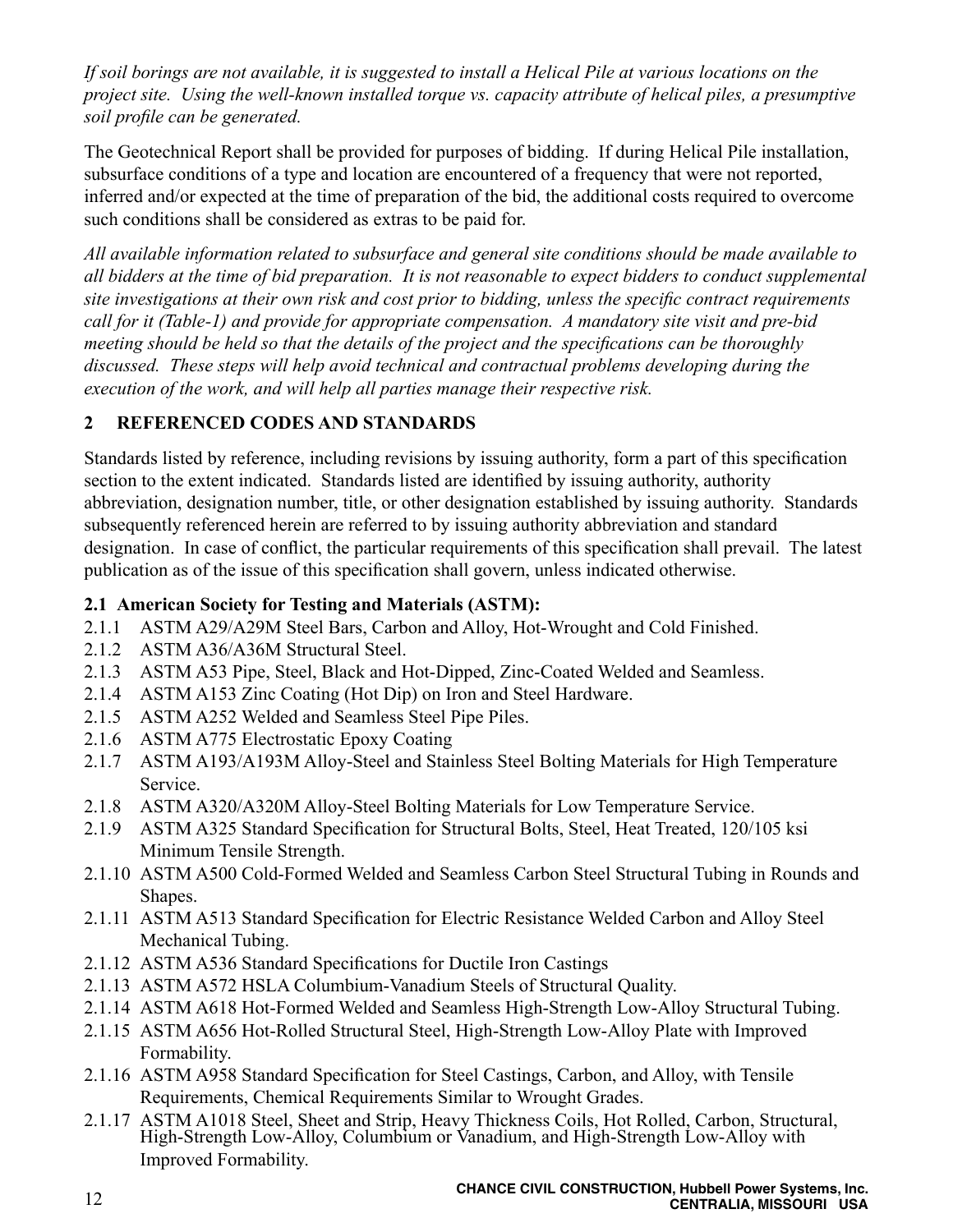- 2.1.18 ASTM D1143 Method of Testing Piles Under Static Axial Compressive Load.
- 2.1.19 ASTM D3689 Method of Testing Individual Piles Under Static Axial Tensile Load.

# **2.2 American Welding Society (AWS):**

- 2.2.1 AWS D1.1 Structural Welding Code Steel.
- 2.2.2 AWS D1.2 Structural Welding Code Reinforcing Steel.

# **2.3 American Society of Civil Engineers (ASCE):**

2.3.1 ASCE 20-96 Standard Guidelines for the Design and Installation of Pile Foundations.

# **2.4 Deep Foundations Institute (DFI):**

2.4.1 *Guide to Drafting a Specification for High Capacity Drilled and Grouted Micropiles for Structural Support*, 1<sup>st</sup> Edition, Copyright 2001 by the Deep Foundation Institute (DFI).

#### **2.5 Society of Automotive Engineers (SAE):**

2.5.1 SAE J429 Mechanical and Material Requirements for Externally Threaded Fasteners.

# **3 SUBMITTALS**

#### **3.1 Construction Submittals**

- 3.1.1 The Contractor or Engineer shall prepare and submit to the Owner, for review and approval, working drawings and design calculations for the Helical Piles intended for use at least 14 calendar days prior to planned start of construction (but note also Paragraph 3.1.8). All submittals shall be signed and sealed by a Registered Professional Engineer currently licensed in the State/Province of
- 3.1.2 The Contractor shall submit a detailed description of the construction procedures proposed for use to the Owner for review. This shall include a list of major equipment to be used.
- 3.1.3 The Working Drawings shall include the following:
- 3.1.3.a Helical Pile number, location and pattern by assigned identification number
- 3.1.3.b Helical Pile design load
- 3.1.3.c Type and size of central steel shaft

*Type SS125 1-1/4" RCS, Type SS1375 1-3/8" RCS, SS5/SS150 – 1-1/2" RCS, Type SS175 – 1-3/4" RCS, Type SS200 – 2" RCS, Type SS225 – 2-1/4" RCS, Type RS2875 – 2-7/8" OD, Type RS3500 – 3-1/2" OD Pipe, Type RS4500 – 4-1/2" OD Pipe.*

- 3.1.3.d Helix configuration (number and diameter of helix plates)
- 3.1.3.e Minimum effective installation torque
- 3.1.3.f Minimum overall length
- 3.1.3.g Inclination of Helical Pile
- 3.1.3.h Cut-off elevation
- 3.1.3.i Helical Pile attachment to structure relative to grade beam, column pad, pile cap, etc.

*If the number of helix plates per Helical Pile required for the project is not shown on the Working Drawings, the Contractor shall have the option of performing subsurface tests using methods subject to the review and acceptance of the Owner. The data collected along with other information pertinent to the project site shall be used to determine the required helix configuration.*

3.1.4 The Contractor shall submit shop drawings for all Helical Pile components, including corrosion protection and pile top attachment to the Owner for review and approval. This includes Helical Pile lead/starter and extension section identification (manufacturer's catalog numbers).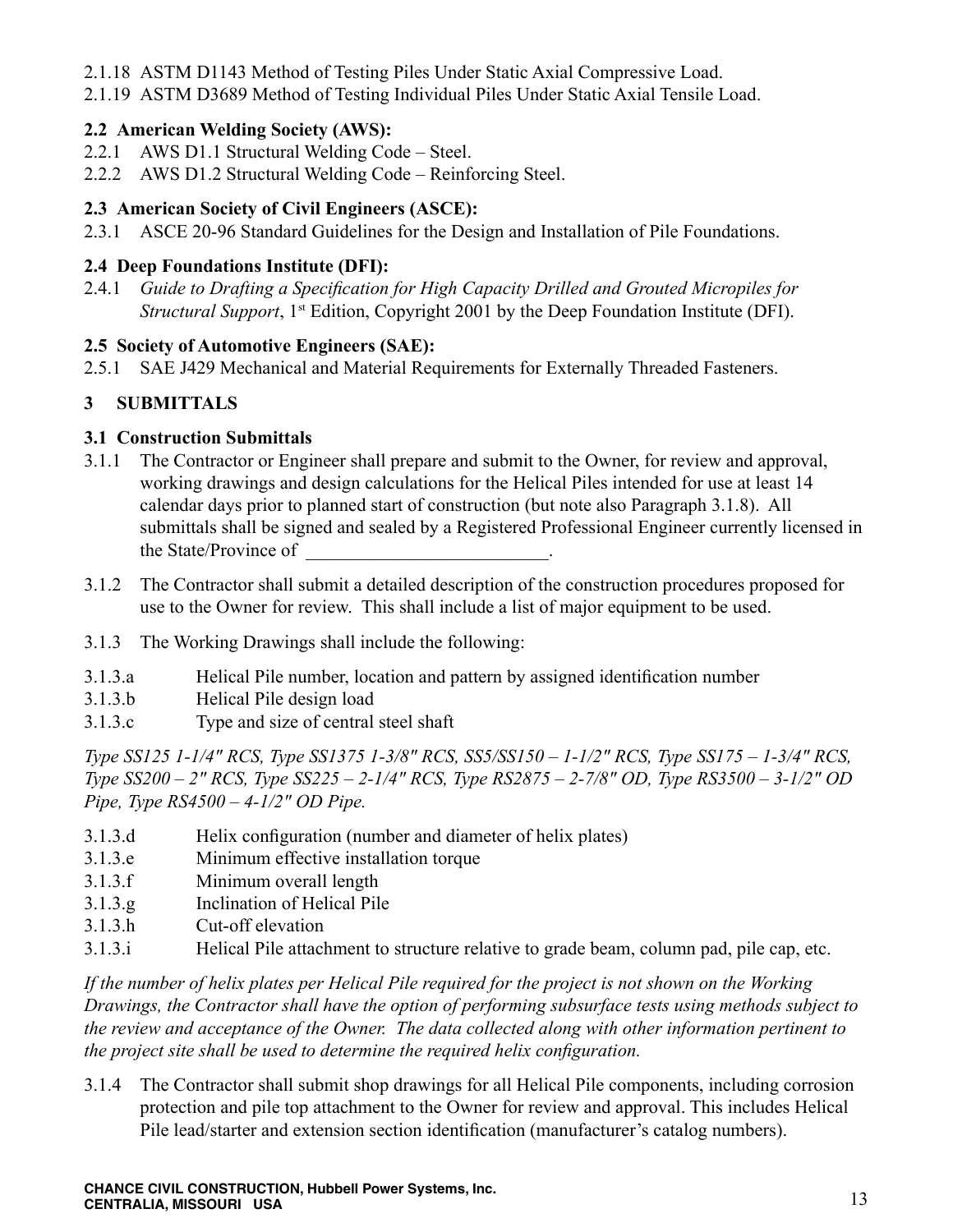*Shop drawings for Helical Pile components, including pile top attachments, can be obtained from CHANCE Civil Construction, their certified Distributors and Installing Contractors, or directly from*  www.abchance.com or www.atlassys.com*.*

- 3.1.5 If required, the Contractor shall submit certified mill test reports for the central steel shaft, as the material is delivered, to the Owner for record purposes. The ultimate strength, yield strength, % elongation, and chemistry composition shall be provided.
- 3.1.6 The Contractor shall submit plans for pre-production (optional) and production testing for the Helical Piles to the Owner for review and acceptance prior to beginning load tests. The purpose of the test is to determine the load versus displacement response of the Helical Pile and provide an estimation of ultimate capacity.

*It is the responsibility of the structural engineer of record to establish acceptance criteria for Helical Pile verification tests, which can be incorporated into the project specific specification. Load testing also provides the means to verify the empirical ratio between the ultimate capacity and the average installing torque of the Helical Pile for a specific project site.*

- 3.1.7 The Contractor shall submit to the Owner copies of calibration reports for each torque indicator or torque motor, and all load test equipment to be used on the project. The calibration tests shall have been performed within forty five (45) working days of the date submitted. Helical Pile installation and testing shall not proceed until the Owner has received the calibration reports. These calibration reports shall include, but are not limited to, the following information:
- 3.1.7.a Name of project and Contractor
- 3.1.7.b Name of testing agency
- 3.1.7.c Identification (serial number) of device calibrated
- 3.1.7.d Description of calibrated testing equipment
- 3.1.7.e Date of calibration
- 3.1.7.f Calibration data

*Load test equipment includes load cylinders, pressure gauges, and load transducers. A. B. Chance Mechanical Dial Torque Indicator (SKU C303-1340) is calibrated prior to final assembly. Its torsion bar design eliminates the need for annual re-calibration.*

3.1.8 Work shall not begin until all the submittals have been received and approved by the Owner. The Contractor shall allow the Owner a reasonable time to review, comment, and return the submittal package after a complete set has been received. All costs associated with incomplete or unacceptable submittals shall be the responsibility of the Contractor.

# **3.2 Installation Records**

The Contractor shall provide the Owner copies of Helical Pile installation records within 24 hours after each installation is completed. Records shall be prepared in accordance with the specified division of responsibilities as noted in Table-1. Formal copies shall be submitted on a weekly basis. These installation records shall include, but are not limited to, the following information.

- 3.2.1 Name of project and Contractor
- 3.2.2 Name of Contractor's supervisor during installation
- 3.2.3 Date and time of installation
- 3.2.4 Name and model of installation equipment
- 3.2.5 Type of torque indicator used
- 3.2.6 Location of Helical Pile by assigned identification number
- 3.2.7 Actual Helical Pile type and configuration including lead section (number and size of helix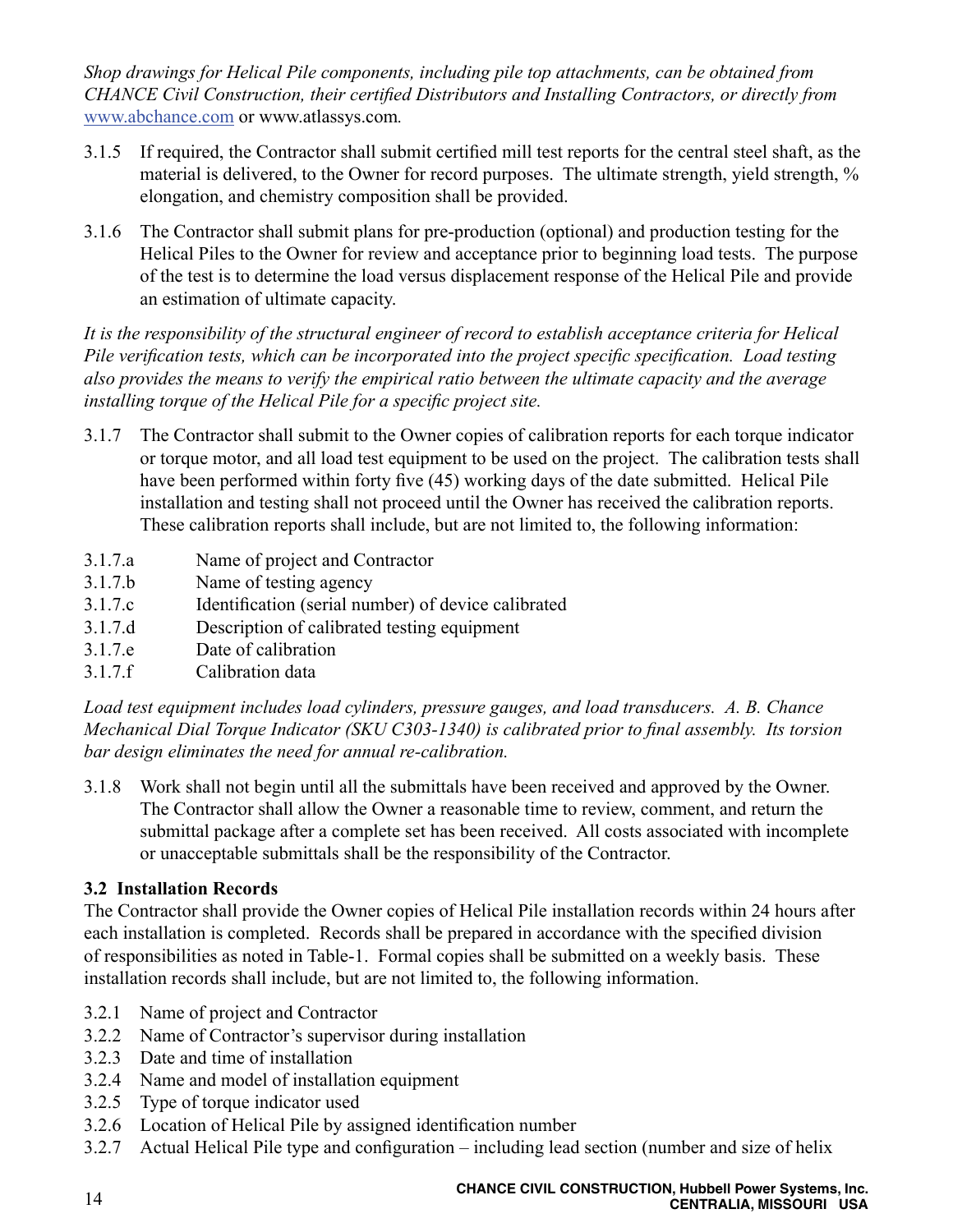plates), number and type of extension sections (manufacturer's SKU numbers)

- 3.2.8 Helical Pile installation duration and observations
- 3.2.9 Total length of installed Helical Pile
- 3.2.10 Cut-off elevation
- 3.2.11 Inclination of Helical Pile
- 3.2.12 Installation torque at one-foot intervals for the final 10 feet
- 3.2.13 Comments pertaining to interruptions, obstructions, or other relevant information
- 3.2.14 Rated load capacities

# **3.3 Test Reports**

The Contractor shall provide the Owner copies of field test reports within 24 hours after completion of the load tests. Records shall be prepared in accordance with the specified division of responsibilities as noted in Table-1. Formal copies shall be submitted within a reasonable amount of time following test completion. These test reports shall include, but are not limited to, the following information (note Section 6 – Helical Pile Load Tests).

- 3.3.1 Name of project and Contractor
- 3.3.2 Name of Contractor's supervisor during installation
- 3.3.3 Name of third party test agency, if required
- 3.3.4 Date, time, and duration of test
- 3.3.5 Location of Helical Pile by assigned identification number
- 3.3.6 Type of test (i.e. tension or compression)
- 3.3.7 Description of calibrated testing equipment and test set-up
- 3.3.8 Actual Helical Pile type and configuration including lead section, number and type of extension sections (manufacturer's SKU numbers)
- 3.3.9 Steps and duration of each load increment
- 3.3.10 Cumulative pile-head movement at each load step
- 3.3.11 Comments pertaining to test procedure, equipment adjustments, or other relevant information
- 3.3.12 Signed by third party test agency rep., registered professional engineer, or as required by local iurisdiction

# **3.4 Closeout Submittals**

- 3.4.1 Warranty: Warranty documents specified herein
- 3.4.1.a Project Warranty: Refer to Conditions of the Contract for project warranty provisions

#### *Coordinate the warranty period stated herein with the project warranty as stated in the Contract documents.*

Warranty Period: (*Specify Term*) years commencing on date of Substantial Completion

3.4.1.b Manufacturer's Warranty: Submit, for Owner's Acceptance, manufacturer's standard warranty document executed by authorized company official. Manufacturer's warranty is in addition to, and not a limitation of, other rights the Owner may have under Contract Document.

# **4 PRODUCTS AND MATERIALS**

# **4.1 Central Steel Shaft:**

The central steel shaft, consisting of lead sections, helical extensions, and plain extensions, shall be Type SS (Square Shaft) or RS (Round Shaft) or a combination of the two (SS to RS Combo Pile) as manufactured by CHANCE Civil Construction (Centralia and Independence, MO).

4.1.1 *SS5 1-1/2" Material*: Shall be hot rolled Round-Cornered-Square (RCS) solid steel bars meeting dimensional and workmanship requirements of ASTM A29. The bar shall be modified medium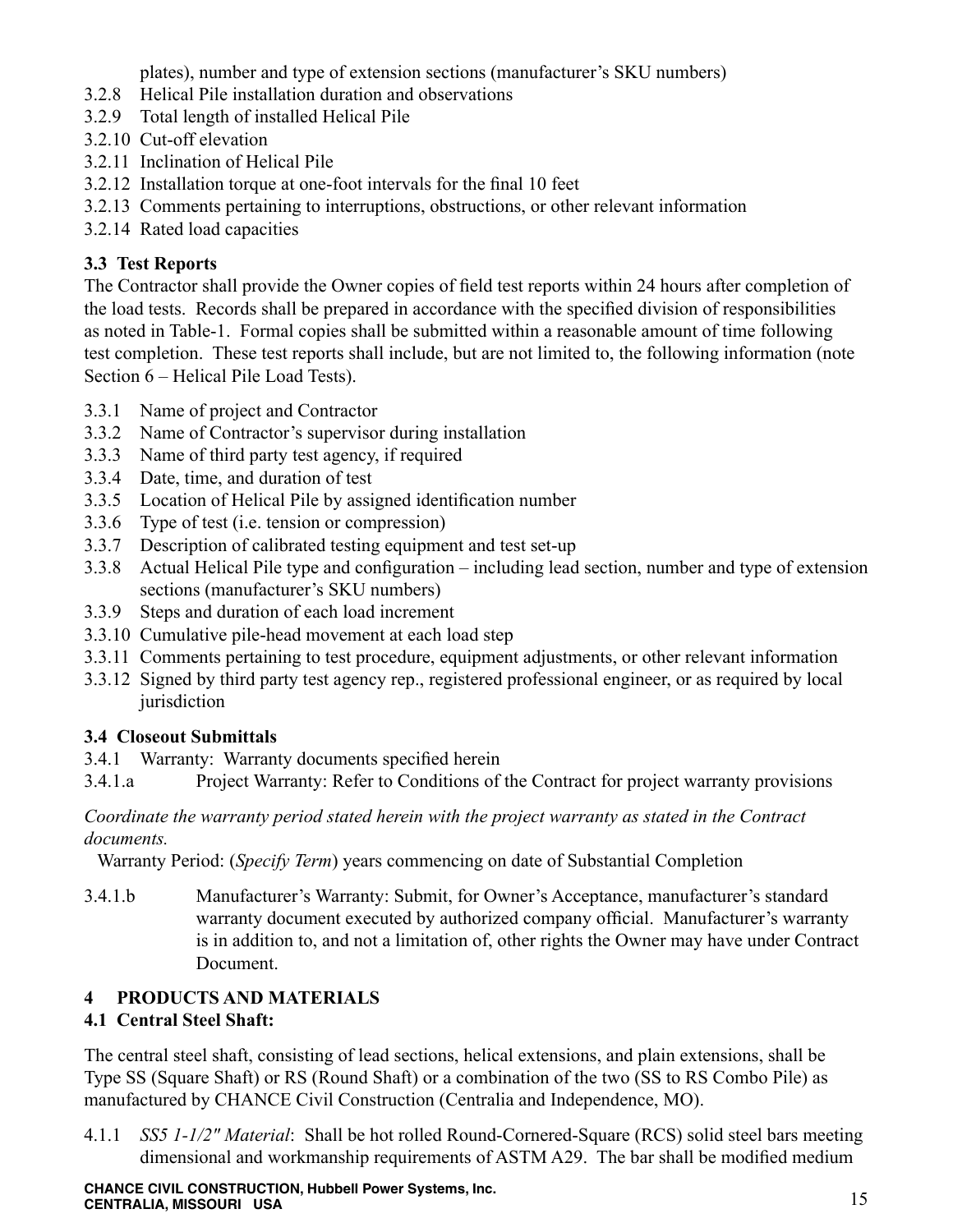carbon steel grade (similar to AISI 1044) with improved strength due to fine grain size.

- 4.1.1.a Torque strength rating = 5,500 ft-lb
- 4.1.1.b Minimum yield strength = 70 ksi
- 4.1.2 *SS125 1-1/4"; SS1375 1-3/8"; SS150 1-1/2"; SS175 1-3/4; SS200 2"; SS225 2-1/4" Material*: Shall be hot rolled Round-Cornered-Square (RCS) solid steel bars meeting the dimensional and workmanship requirements of ASTM A29. The bar shall be High Strength Low Alloy (HSLA), low to medium carbon steel grade with improved strength due to fine grain size.
- 4.1.2.a Torque strength rating: SS125 = 4,000 ft-lb; SS1375 = 5,500 ft-lb; SS150 = 7,000 ft-lb;  $SS175 = 11,000$  ft-lb;  $SS200 = 16,000$  ft-lb;  $SS225 = 23,000$  ft-lb
- 4.1.2.b Minimum yield strength = 90 ksi
- 4.1.3 *Type RS2875 2-7/8" OD Material*: Structural steel tube or pipe, welded or seamless, in compliance with ASTM A500 or A513. Wall thickness is 0.165", 0.203" or 0.262".
- 4.1.3.a Torque strength rating: RS2875.165 = 4,500 ft-lb; RS2875.203 = 5,500 ft-lb; RS2875.262  $= 7,500$  ft-lb.
- 4.1.3.b Minimum yield strength = 50 ksi
- 4.1.4 *Type RS3500 3-1/2" OD Material*: Shall be structural steel tube or pipe, seamless or straightseam welded, per ASTM A53, A252, ASTM A500, or ASTM A618. Wall thickness is 0.300" (schedule 80).
- 4.1.4.a Torque strength rating = 13,000 ft-lb
- 4.1.4.b Minimum yield strength = 50 ksi
- 4.1.5 *Type RS4500 4-1/2" OD Material*: Shall be structural steel tube or pipe, seamless or straightseam welded, per ASTM A500 or A513. Wall thickness is 0.337" (schedule 80).
- 4.1.5.a Torque strength rating = 23,000 ft-lb
- 4.1.5.b Minimum yield strength = 50 ksi
- 4.1.6 *SS to RS2875 Combo Pile Material*: Shall be Type SS and RS2875 material as described above with a welded adapter for the transition from SS to RS2875.
- 4.1.7 *SS to RS3500 Combo Pile Material*: Shall be Type SS and RS3500 material as described above with a welded adapter for the transition from SS to RS3500.
- 4.1.8 *SS to RS4500 Combo Pile Material*: Shall be Type SS and RS4500 material as described above with a welded adapter for the transition from SS to RS4500.

# **4.2 Helix Bearing Plate:**

Shall be hot rolled carbon steel sheet, strip, or plate formed on matching metal dies to true helical shape and uniform pitch. Bearing plate material shall conform to the following ASTM specifications.

- 4.2.1 *SS5 Material*: Per ASTM A572, or A1018, or A656 with minimum yield strength of 50 ksi. Plate thickness is 3/8".
- 4.2.2 *SS125 and SS1375 Material*: Per ASTM A572 with minimum yield strength of 50 ksi. Plate thickness is  $3/8$ " or  $\frac{1}{2}$ ".
- 4.2.3 *SS150 and SS175 Material*: Per ASTM A656 or A1018 with minimum yield strength of 80 ksi. Plate thickness is 3/8" or ½".
- 4.2.4 *SS200 and SS225 Material*: Per ASTM A656 or A1018 with minimum yield strength of 80 ksi. Plate thickness is ½".
- 4.2.5 *RS2875 Material*: Per ASTM A36, or A572, with minimum yield strength of 36 ksi. Plate thickness is  $3/8$ " or  $\frac{1}{2}$ ".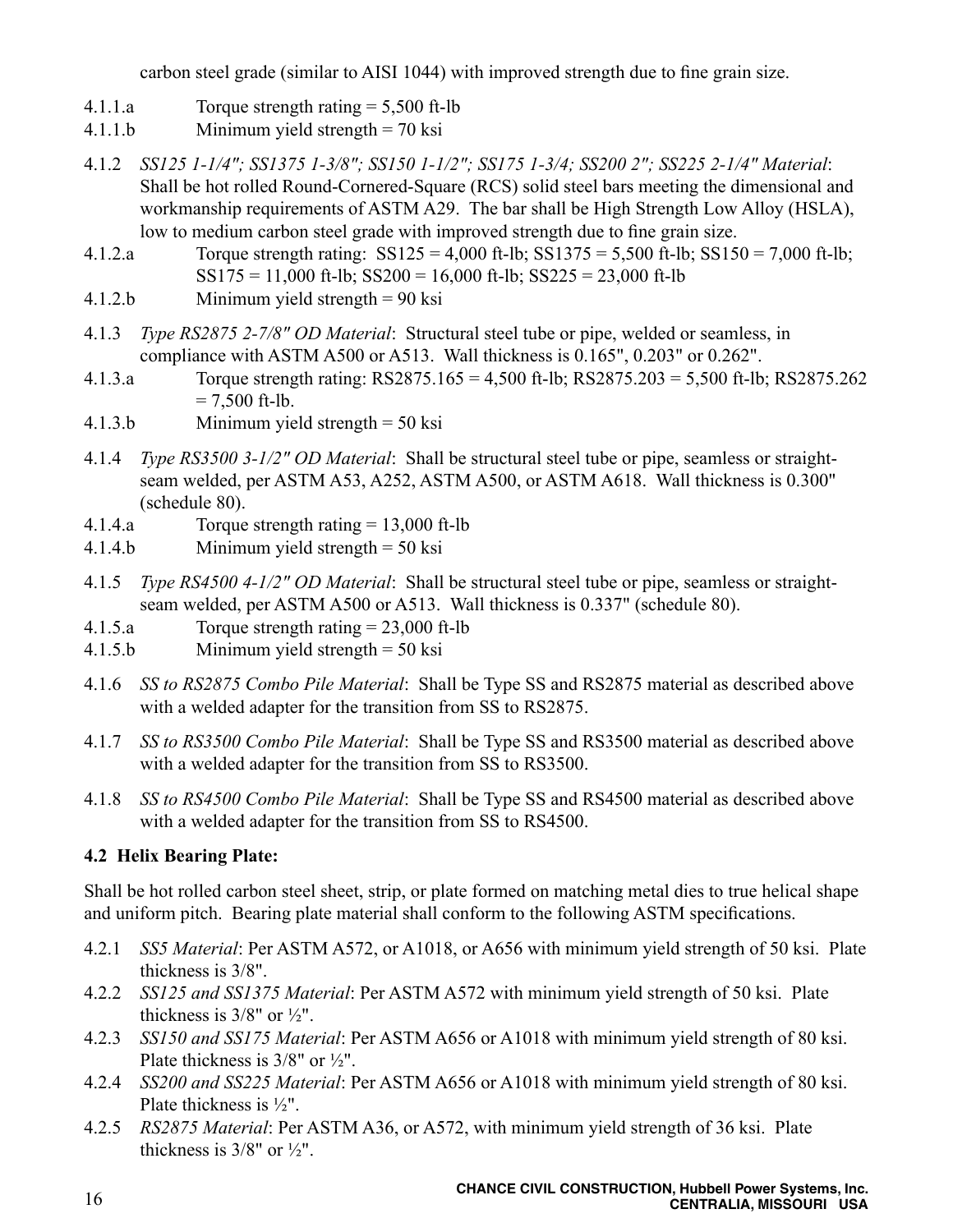- 4.2.6 *RS3500 Material*: Per ASTM A36, or A572, or A1018, or A656 depending on helix diameter, per the minimum yield strength requirements cited above. Plate thickness is 3/8" or ½".
- 4.2.7 *RS4500 Material*: Per ASTM A572 with minimum yield strength of 50 ksi. Plate thickness is  $\frac{1}{2}$ ".

# **4.3 Bolts:**

The size and type of bolts used to connect the central steel shaft sections together shall conform to the following ASTM specifications.

- 4.3.1 *SS125 1-1/4" Material*: 5/8" diameter bolt (2 per coupling) per SAE J429 Grade 8.
- 4.3.2 *SS1375 1-3/8" Material*: ¾" diameter bolt (2 per coupling) per SAE J429 Grade 8.
- 4.3.3 *SS5 and SS150 1-1/2" Material*: ¾" diameter bolt per ASTM A320 Grade L7 or ASTM A325.
- 4.3.4 *SS175 1-3/4" Material*: 7/8" diameter bolt per ASTM A193 Grade B7.
- 4.3.5 *SS200 2" Material*: 1-1/8" diameter bolt per ASTM A193 Grade B7.
- 4.3.6 *SS225 2-1/4" Material*: 1-1/4" diameter bolt per ASTM A193 Grade B7.
- 4.3.7 *RS2875 2-7/8" OD Material*: ¾" diameter bolts (2 or 4 per coupling) per SAE J429 Grade 5 or 8.
- 4.3.8 *RS3500 3-1/2" OD Material*: ¾" diameter bolts (3 or 4 per coupling) per SAE J429 Grade 5 or 8.
- 4.3.9 *RS4500 4-1/2" OD Material*: ¾" diameter bolts (4 per coupling) per SAE J429 Grade 8.

# **4.4 Couplings:**

For type SS5, SS150, SS175, SS200, and SS225 material, the coupling shall be formed as an integral part of the plain and helical extension material as hot upset forged sockets. For Type SS125 and SS1375 material, the coupling shall be a cast steel sleeve with two holes for connecting shaft sections together.

For Type RS2875, RS3500, and RS4500 material, the couplings shall either be formed as an integral part of the plain and helical extension material as hot forge expanded sockets, or as internal sleeve wrought steel connectors. The steel connectors can be either tubing or solid steel bar with holes for connecting shaft sections together.

# **4.5 Plates, Shapes, or Pile Caps:**

Depending on the application, the pile cap shall be a welded assembly consisting of structural steel plates and shapes designed to fit the pile and transfer the applied load. Structural steel plates and shapes for HELICAL PILE top attachments shall conform to ASTM A36 or ASTM A572 Grade 50.

# **4.6 Corrosion Protection (Optional)**

*The corrosion protection requirements, if any, are identified in Section 1.8.10. The Specifier may elect to delete this section entirely if no corrosion protection materials are required such as for compression Helical Piles in non-aggressive ground.*

- 4.6.1 Epoxy Coating: If used, the thickness of coating applied electrostatically to the central steel shaft shall be 7-12 mils. Epoxy coating shall be in accordance with ASTM A775. Bend test requirements are not required. Coupling bolts and nuts are not required to be epoxy coated.
- 4.6.2 Galvanization: If used, all Hubbell Power Systems, Inc./A. B. Chance Type SS material shall be hot-dipped galvanized in accordance with ASTM A153 after fabrication. All Hubbell Power Systems, Inc./A. B. Chance Type RS material shall be hot-dipped galvanized in accordance with ASTM A153 or A123 as specified after fabrication.

# **5 EXECUTION**

# **5.1 Site Conditions**

5.1.1 Prior to commencing Helical Pile installation, the Contractor shall inspect the work of all other trades and verify that all said work is completed to the point where Helical Piles may commence without restriction.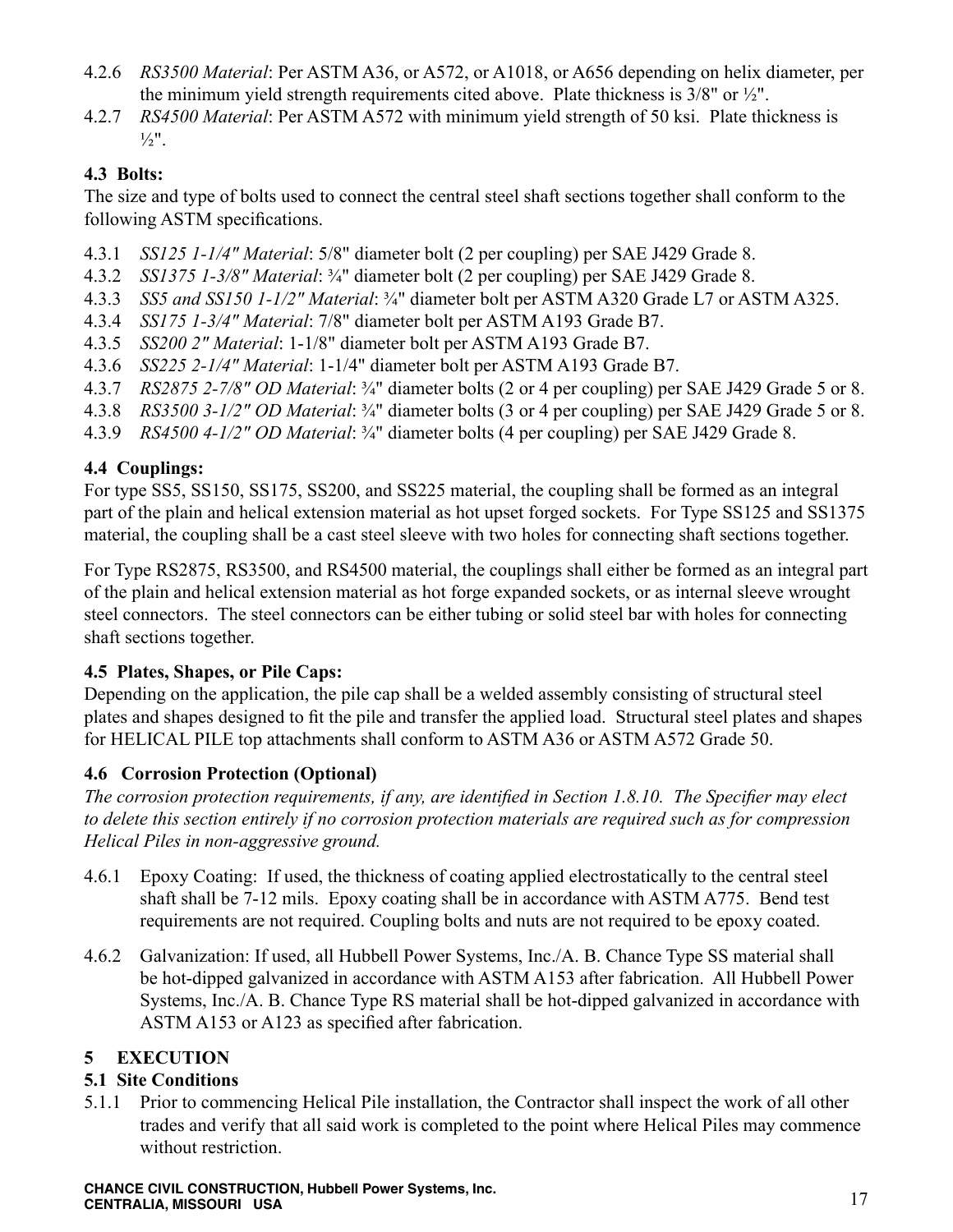- 5.1.2 The Contractor shall verify that all Helical Piles may be installed in accordance with all pertinent codes and regulations regarding such items as underground obstructions, right-of-way limitations, utilities, etc.
- 5.1.3 In the event of a discrepancy, the Contractor shall notify the Owner. The Contractor shall not proceed with Helical Pile installation in areas of discrepancies until said discrepancies have been resolved. All costs associated with unresolved discrepancies shall be the responsibility of the Owner.

# **5.2 Installation Equipment**

5.2.1 Shall be rotary type, hydraulic power driven torque motor with clockwise and counter-clockwise rotation capabilities. The torque motor shall be capable of continuous adjustment to revolutions per minute (RPM's) during installation. Percussion drilling equipment shall not be permitted. The torque motor shall have torque capacity 15% greater than the torsional strength rating of the central steel shaft to be installed.

*Helical Piles should be installed with high torque, low RPM torque motors, which allow the helical screw plates to advance with minimal soil disturbance.*

5.2.2 Equipment shall be capable of applying adequate down pressure (crowd) and torque simultaneously to suit project soil conditions and load requirements. The equipment shall be capable of continuous position adjustment to maintain proper Helical Pile alignment.

#### **5.3 Installation Tooling**

5.3.1 Shall consist of a Kelly Bar Adapter (KBA) and Type SS or RS drive tools as manufactured by CHANCE Civil Construction and used in accordance with the manufacturers written installation instructions.

*Installation tooling should be maintained in good working order and safe to operate at all times. Flange bolts and nuts should be regularly inspected for proper tightening torque. Bolts, connecting pins, and retainers should be periodically inspected for wear and/or damage and replaced with identical items provided by the manufacturer. Heed all warning labels. Worn or damaged tooling should be replaced.*

- 5.3.2 A torque indicator shall be used during Helical Pile installation. The torque indicator can be an integral part of the installation equipment or externally mounted in-line with the installation tooling. Torque indicators are available from CHANCE Civil Construction.
- 5.3.2.a Shall be capable of providing continuous measurement of applied torque throughout the installation.
- 5.3.2.b Shall be capable of torque measurements in increments of at least 500 ft-lb
- 5.3.2.c Shall be calibrated prior to pre-production testing or start of work. Torque indicators which are an integral part of the installation equipment, shall be calibrated on-site. Torque indicators which are mounted in-line with the installation tooling, shall be calibrated either on-site or at an appropriately equipped test facility. Indicators that measure torque as a function of hydraulic pressure shall be calibrated at normal operating temperatures.
- 5.3.2.d Shall be re-calibrated, if in the opinion of the Owner and/or Contractor reasonable doubt exists as to the accuracy of the torque measurements.

# **5.4 Installation Procedures**

5.4.1 *Central Steel Shaft: (Lead and Extension Sections)*

- 5.4.1.a The Helical Pile installation technique shall be such that it is consistent with the geotechnical, logistical, environmental, and load carrying conditions of the project.
- 5.4.1.b The lead section shall be positioned at the location as shown on the working drawings.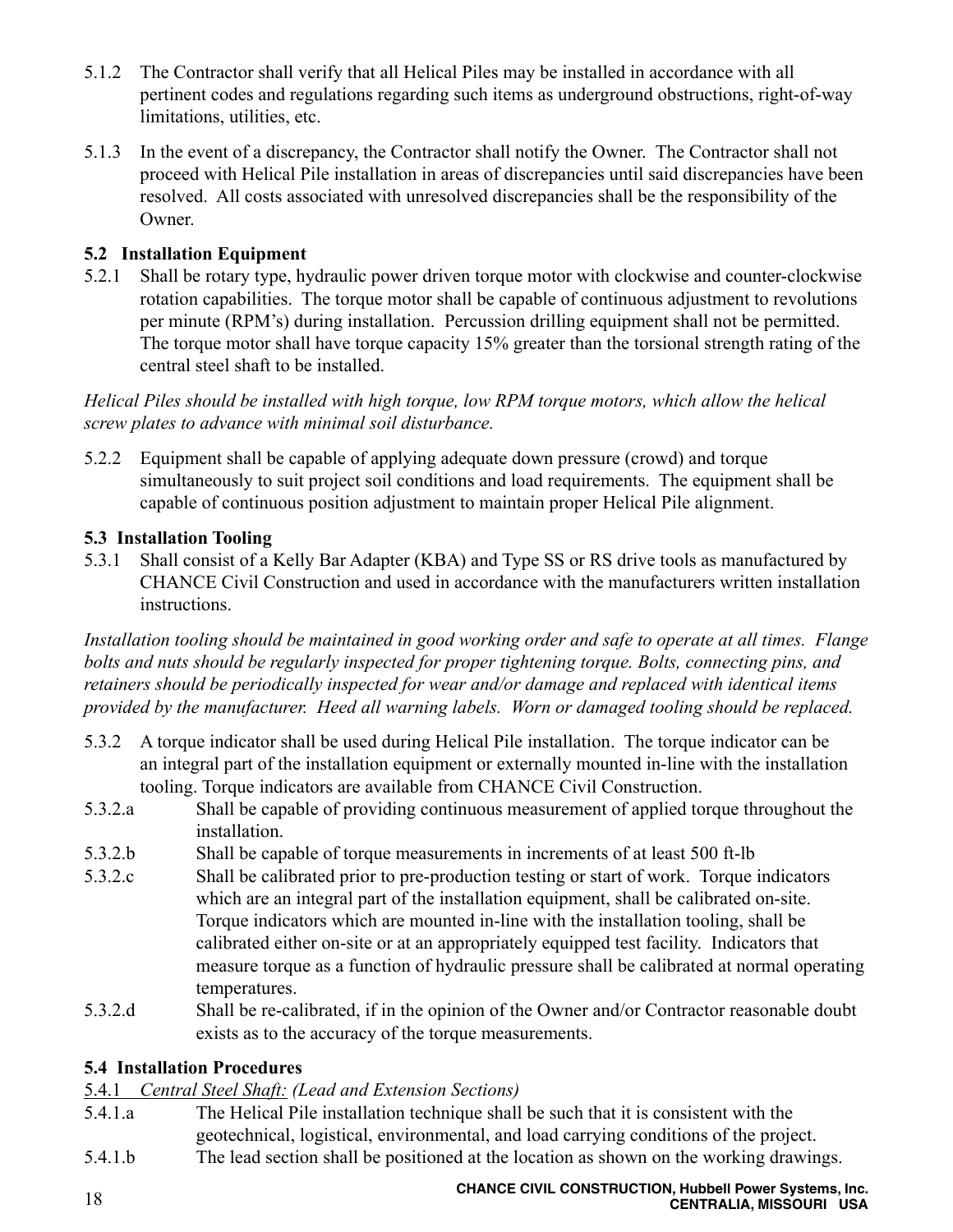Battered Helical Piles can be positioned perpendicular to the ground to assist in initial advancement into the soil before the required batter angle shall be established. The Helical Pile sections shall be engaged and advanced into the soil in a smooth, continuous manner at a rate of rotation of 5 to 20 RPM's. Extension sections shall be provided to obtain the required minimum overall length and installation torque as shown on the working drawings. Connect sections together using coupling bolt(s) and nut torqued to 40 ft-lb.

5.4.1.c Sufficient down pressure shall be applied to uniformly advance the Helical Pile sections approximately 3 inches per revolution. The rate of rotation and magnitude of down pressure shall be adjusted for different soil conditions and depths.

#### **5.5 Termination Criteria**

- 5.5.1 The torque as measured during the installation shall not exceed the torsional strength rating of the central steel shaft.
- 5.5.2 The minimum installation torque and minimum overall length criteria as shown on the working drawings shall be satisfied prior to terminating the Helical Pile installation.
- 5.5.3 If the torsional strength rating of the central steel shaft and/or installation equipment has been reached prior to achieving the minimum overall length required, the Contractor shall have the following options:
- 5.5.3.a Terminate the installation at the depth obtained subject to the review and acceptance of the Owner, or:
- 5.5.3.b Remove the existing Helical Pile and install a new one with fewer and/or smaller diameter helix plates. The new helix configuration shall be subject to review and acceptance of the Owner. If re-installing in the same location, the top-most helix of the new Helical Pile shall be terminated at least (3) three feet beyond the terminating depth of the original Helical Pile.

*It is generally not recommended to re-use Type SS Helical Pile shaft material after it has been permanently twisted during a previous installation. Likewise, it is generally not recommended to re-use Type RS Helical Pile shaft material after the coupling bolt holes have been noticeably elongated during a previous installation.*

- 5.5.4 If the minimum installation torque as shown on the working drawings is not achieved at the minimum overall length, and there is no maximum length constraint, the Contractor shall have the following options:
- 5.5.4.a Install the Helical Pile deeper using additional extension sections, or:
- 5.5.4.b Remove the existing Helical Pile and install a new one with additional and/or larger diameter helix plates. The new helix configuration shall be subject to review and acceptance of the Owner. If re-installing in the same location, the top-most helix of the new Helical Pile shall be terminated at least (3) three feet beyond the terminating depth of the original Helical Pile.
- 5.5.4.c De-rate the load capacity of the Helical Pile and install additional Helical Pile(s). The de-rated capacity and additional Helical Pile location shall be subject to the review and acceptance of the Owner.
- 5.5.5 If the Helical Pile is refused or deflected by a subsurface obstruction, the installation shall be terminated and the pile removed. The obstruction shall be removed, if feasible, and the Helical Pile re-installed. If the obstruction can't be removed, the Helical Pile shall be installed at an adjacent location, subject to review and acceptance of the Owner.
- 5.5.6 If the torsional strength rating of the central steel shaft and/or installation equipment has been reached prior to proper positioning of the last plain extension section relative to the final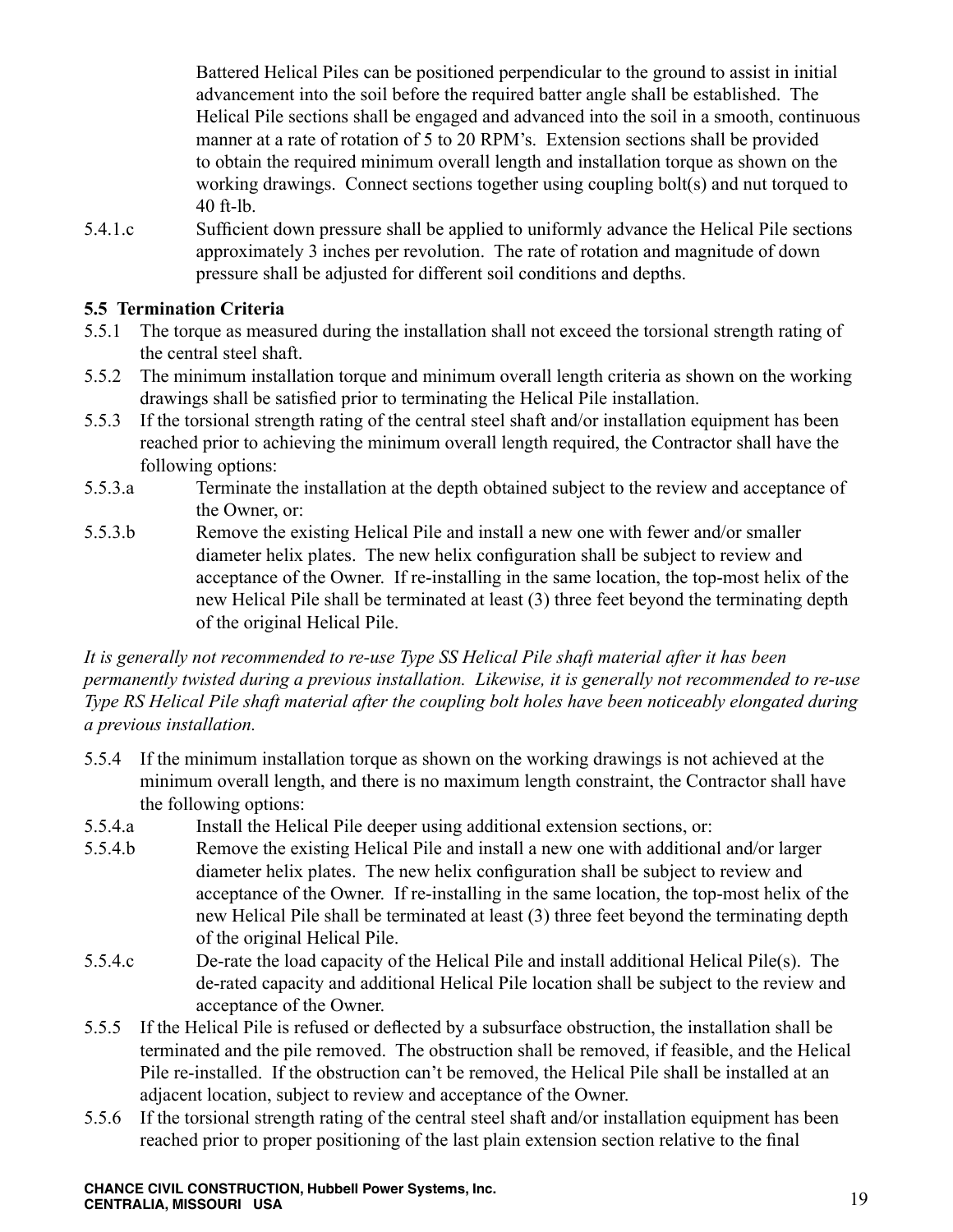elevation, the Contractor may remove the last plain extension and replace it with a shorter length extension. If it is not feasible to remove the last plain extension, the Contractor may cut said extension shaft to the correct elevation. The Contractor shall not reverse (back-out) the Helical Pile to facilitate extension removal.

5.5.7 The average torque for the last three feet of penetration shall be used as the basis of comparison with the minimum installation torque as shown on the working drawings. The average torque shall be defined as the average of the last three readings recorded at one-foot intervals.

*The average torque can be empirically related to the Helical Pile's ultimate capacity in end-bearing. This well-known attribute of helical piles can be used as a production control method to indicate the Helical Pile's end-bearing capacity.* 

# **6 HELICAL PILE LOAD TESTS**

# **6.1 Pre-Production Tests (Optional)**

Load tests shall be performed to verify the suitability and capacity of the proposed Helical Pile, and the proposed installation procedures prior to installation of production helical piles. \_\_\_\_\_\_\_\_\_\_\_ sacrificial test helical piles shall be constructed immediately prior to the start of work on the production piles. The Owner shall determine the number of pre-production tests, their location, acceptable load and movement criteria, and the type(s) of load direction (i.e., tension, compression, or both). Additional purpose of pre-production tests is to empirically verify the ultimate capacity to the average installing torque of the Helical Pile for the project site.

Pre-production Helical Pile installation methods, procedures, equipment, and overall length shall be identical to the production Helical Piles to the extent practical except where approved otherwise by the Owner.

The Contractor shall submit for review and acceptance the proposed Helical Pile load testing procedure. The pre-production test proposal shall be in general conformance with ASTM D1143 and/or D-3689, and shall provide the minimum following information:

- ♦ Type and accuracy of load equipment
- ♦ Type and accuracy of load measuring equipment
- ♦ Type and accuracy of pile-head deflection equipment
- ♦ General description of load reaction system, including description of reaction anchors
- ♦ Calibration report for complete load equipment, including hydraulic jack, pump, pressure gauge, hoses, and fittings.

*The following test procedure shall be considered to meet the minimum requirements. It is not intended to preclude local building codes, which may mandate other requirements, such as full 24-hour load tests.*

If the pre-production test fails to meet the design requirements, the Contractor shall modify the Helical Pile design and/or installation methods and retest the modified anchor, as directed by the Owner. *For prescriptive specifications, the Engineer will define the appropriate modifications.*

# **6.1 Load Test Equipment**

- 6.1.1 The load test equipment shall be capable of increasing or decreasing the applied load incrementally. The incremental control shall allow for small adjustments, which may be necessary to maintain the applied load for a sustained, hold period.
- 6.1.2 The reaction system shall be designed so as to have sufficient strength and capacity to distribute the test loads to the ground. It should also be designed to minimize its movement under load and to prevent applying an eccentric load to the pile head. Test loads are normally higher than the design loads on the structure. The direction of the applied load shall be co-linear with the Helical Pile at all times.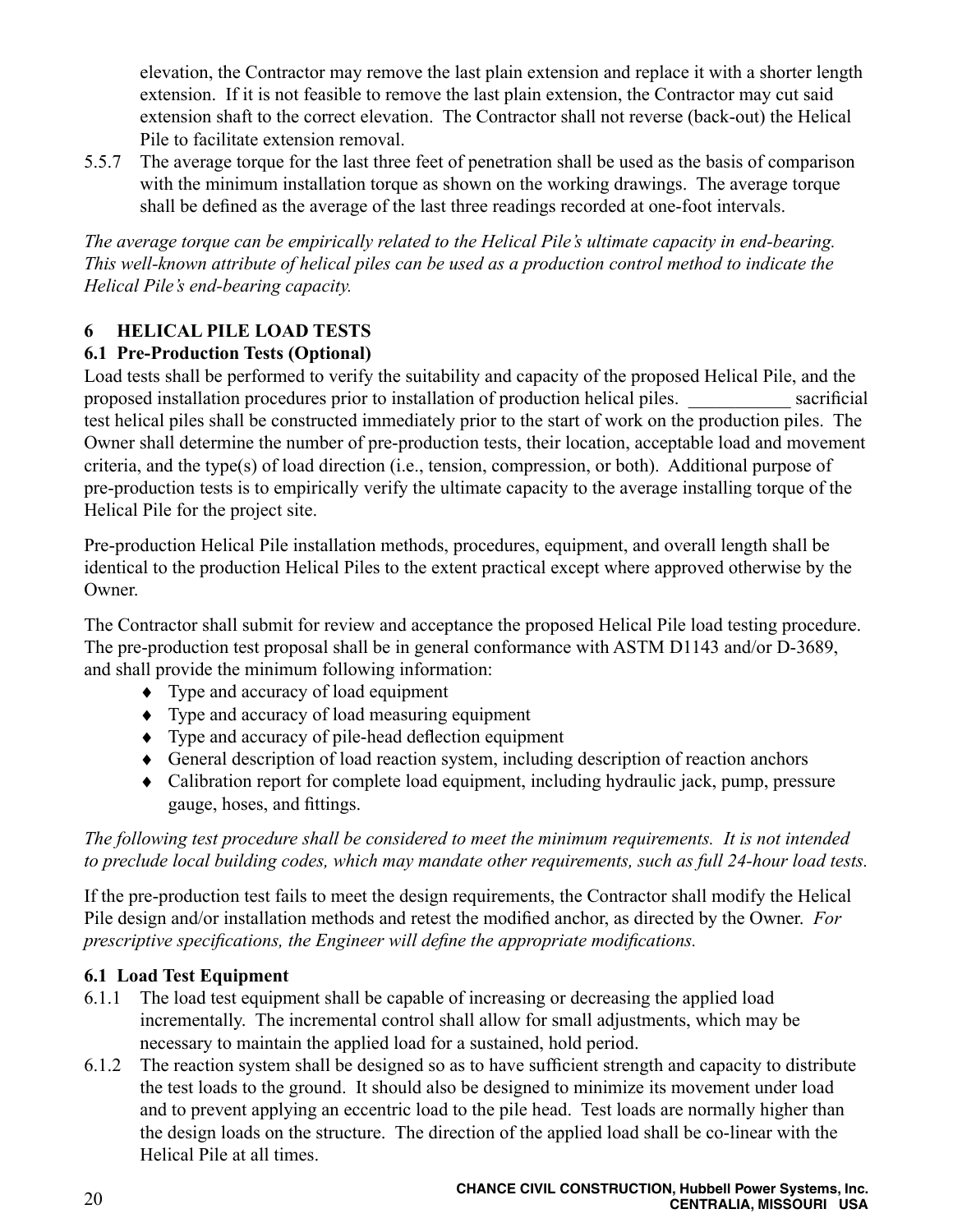- 6.1.3 Dial gauge(s) shall be used to measure Helical Pile movement. The dial gauge shall have an accuracy of at least +/-0.001-in. and a minimum travel sufficient to measure all Helical Pile movements without requiring resetting the gauge. The dial gauge shall be positioned so its stem is parallel with the axis of the Helical Pile. The stem may rest on a smooth plate located at the pile head. Said plate shall be positioned perpendicular to the axis of the Helical Pile. The dial gauge shall be supported by a reference apparatus to provide an independent fixed reference point. Said reference apparatus shall be independent of the reaction system and shall not be affected by any movement of the reaction system.
- 6.1.4 The load test equipment shall be re-calibrated, if in the opinion of the Owner and/or Contractor reasonable doubt exists as to the accuracy of the load or deflection measurements.

#### **6.2 Testing Program**

- 6.2.1 The hydraulic jack shall be positioned at the beginning of the test such that the unloading and repositioning of the jack during the test shall not be required. The jack shall also be positioned co-axial with respect to the pile-head so as to minimize eccentric loading. The hydraulic jack shall be capable of applying a load not less than two times the proposed design load (DL). The pressure gauge shall be graduated in 100 psi increments or less. The stroke of the jack shall not be less than the theoretical elastic shortening of the total Helical Pile length at the maximum test load.
- 6.2.2 An alignment load (AL) shall be applied to the Helical Pile prior to setting the deflection measuring equipment to zero or a reference position. The AL shall be no more than 10% of the design load (i.e., 0.1 DL). After AL is applied, the test set-up shall be inspected carefully to ensure it is safe to proceed.
- 6.2.3 Axial compression or tension load tests shall be conducted by loading the Helical Pile in stepwise fashion as shown in Table-3 to the extent practical. Pile-head deflection shall be recorded at the beginning of each step and after the end of the hold time. The beginning of the hold time shall be defined as the moment when the load equipment achieves the required load step.
- 6.2.4 Test loads shall be applied until continuous jacking is required to maintain the load step or until the test load increment equals 200% of the design load (DL) (i.e., 2.0 DL), whichever occurs first. The observation period for this last load increment shall be 10 minutes. Displacement readings shall be recorded at 1, 2, 3, 4, 5 and 10 minutes (load increment maxima only).
- 6.2.5 The applied test load shall be removed in four approximately equal decrements per the schedule in Table-3. The hold time for these load decrements shall be 1 minute, except for the last decrement, which shall be held for 5 minutes.

*This cyclic loading method will permit the analyses of the total, elastic, and net movements, since they can be separated and studied. For special test piles not to be used later in service, further load cycles may be conducted to provide an estimation of the ultimate capacity.*

**Table-3.** Steps for Pre-Production Load Testing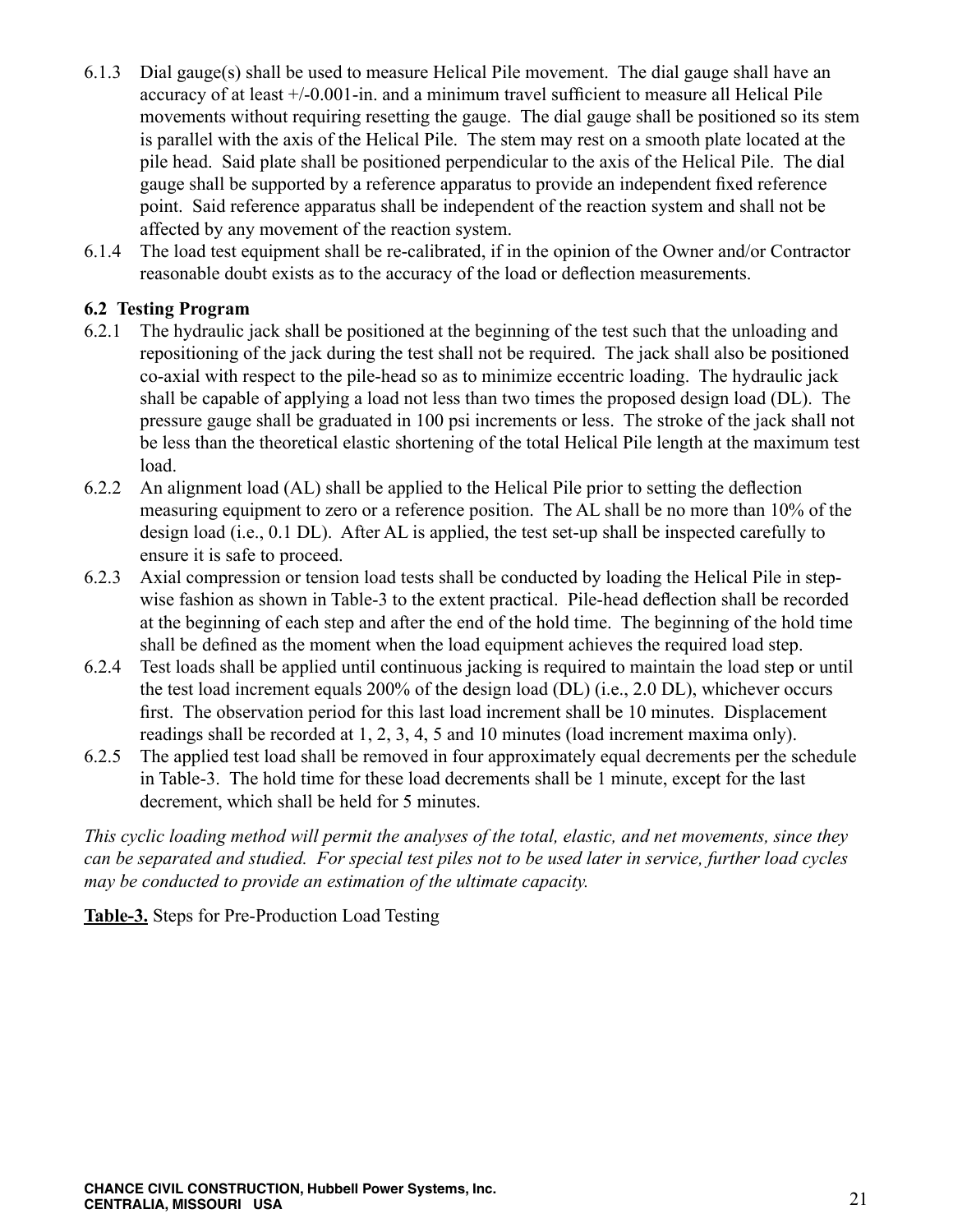| <b>LOAD STEP</b> | <b>HOLD TIME</b><br>(MINUTES) |
|------------------|-------------------------------|
| AL               | 1.0 Min.                      |
| $0.20$ DL        | 2.5 Min.                      |
| $0.40$ DL        | 2.5 Min.                      |
| $0.60$ DL        | 2.5 Min.                      |
| $0.80$ DL        | 2.5 Min.                      |
| 1.0 DL           | 2.5 Min.                      |
| 0.75 DL          | 1.0 Min.                      |
| $0.50$ DL        | 1.0 Min.                      |
| $0.25$ DL        | 1.0 Min.                      |
| AL               | 1.0 Min.                      |
| $0.5$ DL         | 1.0 Min.                      |
| $1.0$ DL         | 1.0 Min.                      |
| $1.2$ DL         | 2.5 Min.                      |
| 1.4 DL           | 2.5 Min.                      |
| 1.6 DL           | 2.5 Min.                      |
| 1.8 DL           | 2.5 Min.                      |
| $2.0$ DL         | 10.0 Min.                     |
| 1.5 DL           | 1.0 Min.                      |
| $1.0$ DL         | 1.0 Min.                      |
| $0.5$ DL         | 1.0 Min.                      |
| AL               | 5.0 Min.                      |

 $AL =$  Alignment Load;  $DL =$  Design Load

# **6.3 Acceptance Criteria for HELICAL PILE Verification Load Tests**

Both of the following criteria must be met for approval:

- 1. The Helical Pile shall sustain the compression and tension design capacities (1.0 DL) with no more than \_\_\_\_ in. (mm) total vertical movement of the pile-head as measured relative to the top of the Helical Pile prior to the start of testing.
- 2. Failure does not occur at the 2.0 DL maximum compression and tension test loads. The failure load shall be defined by one of the following definitions – whichever results in the lesser load:
	- The point at which the movement of the Helical Pile tip exceeds the elastic compression/tension of the pile shaft by 0.08 B, where B is defined as the diameter of the largest helix. *(Note that tension loads are limited to the minimum ultimate tensile strength of the coupling joint(s) of the central steel shaft. It is recommended to use the minimum ultimate tensile strengths as published by Chance Civil Construction (shown in Table-1A & 1B of the Appendix).*
	- The point at which the slope of the load versus deflection (at end of increment) curve exceeds 0.05 inches/kip.

The Contractor shall provide the Owner copies of field test reports confirming Helical Pile configuration and construction details within 24 hours after completion of the load tests. Formal copies shall be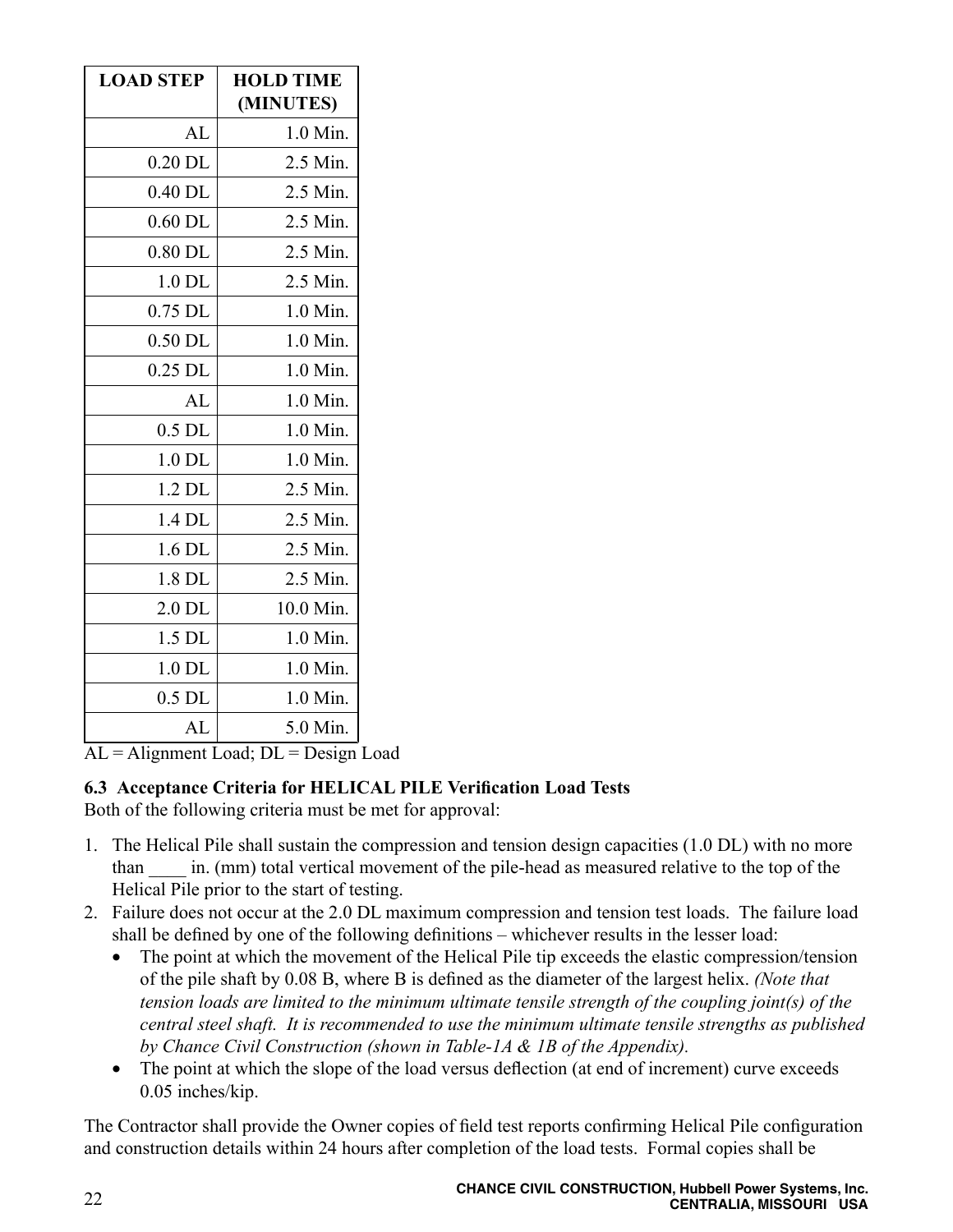submitted as per Section 3.3. This written documentation will either confirm the load capacity as required on the working drawings or propose changes based upon the results of the pre-production tests.

When a Helical Pile fails to meet the acceptance criteria, modifications shall be made to the design, the construction procedures, or both. These modifications include, but are not limited to, de-rating the Helical Pile load capacity, modifying the installation methods and equipment, increasing the minimum effective installation torque, changing the helix configuration, or changing the Helical Pile material (i.e., central steel shaft). Modifications that require changes to the structure shall have prior review and acceptance of the Owner. The cause for any modifications of design or construction procedures shall be decided in order to determine any additional cost implications.

**6.1 Production Helical Pile Testing** (This may be the only type of load test conducted, depending on project conditions.)

The Contractor shall perform proof tests on a minimum of  $\%$  of the total production Helical Piles. The Helical Piles to be tested will be selected by the Owner. At the Contractor's suggestion, but with the Owner's permission, tension tests may be performed in lieu of compression tests up to 1.00 DL for Helical Piles with sufficient structural tension capacity. *The requirements of Table-4 may be regarded as a minimum, however, it is not recommended to test production Helical Piles to values of up to 2.0 DL unless the Helical Pile's failure load is significantly higher than 2.0 DL. The maximum production Helical Pile test load shall be determined by the Owner. For example, ASTM D1143 stipulates testing to 2.0 DL.*

The test sequence shall be as shown in Table-4 to the extent practical.

| <b>LOAD STEP</b> | <b>HOLD TIME</b><br>(MINUTES) |
|------------------|-------------------------------|
| AI.              | $0$ Min.                      |
| $0.20$ DL        | 2.5 Min.                      |
| $0.40$ DL        | 2.5 Min.                      |
| $0.60$ DL        | 2.5 Min.                      |
| $0.80$ DL        | 2.5 Min.                      |
| $1.00$ DL        | $5$ Min.                      |
| $0.60$ DL        | 1 Min.                        |
| $0.40$ DL        | 1 Min.                        |
| $0.20$ DL        | 1 Min.                        |
| AL.              | 5 Min.                        |

**Table-4.** Steps for Production Load Testing

 $AL =$  Alignment Load;  $DL =$  Design Load

The acceptance criteria for production Helical Piles shall be per Section 6.4 Item 1.

If a production Helical Pile that is tested fails to meet the acceptance criteria, the Contractor shall be directed to proof test another Helical Pile in the vicinity. For failed Helical Piles and further construction of other foundations, the Contractor shall modify the design, the construction procedure, or both. These modifications include, but are not limited to, installing replacement Helical Piles, modifying the installation methods and equipment, increasing the minimum effective installation torque, changing the helix configuration, or changing the Helical Pile material (i.e., central steel shaft). Modifications that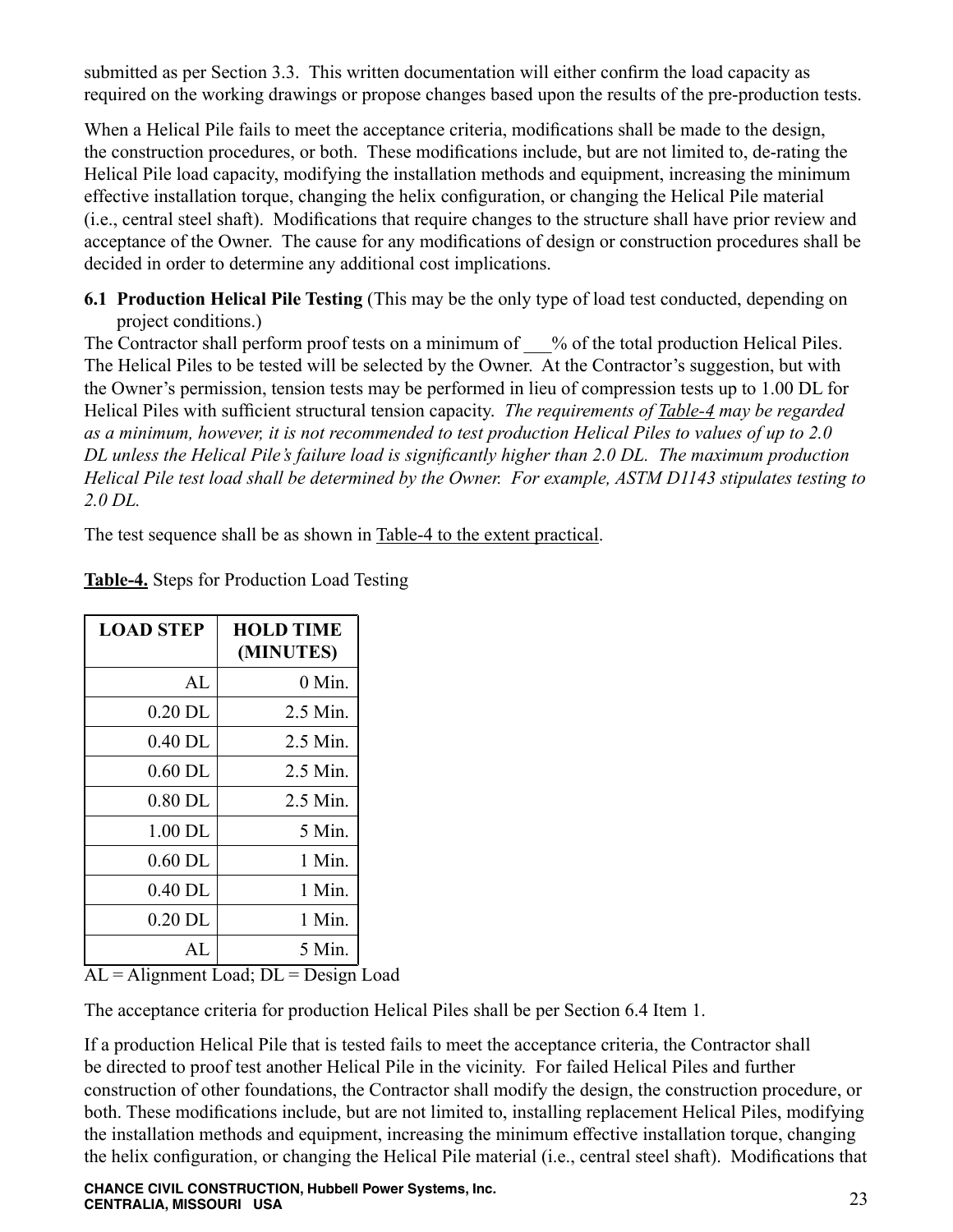require changes to the structure shall have prior review and acceptance of the Owner. Any modifications of design or construction procedures shall be at the Contractor's expense.

#### 6.2 Lateral Testing

*If required, lateral load tests shall be conducted in accordance with ASTM D3966. If a production Helical Pile is to be lateral load tested, care must be taken not to cause permanent damage – which can reduce its axial load capacity. The acceptance criteria as selected by the Owner, typically expressed as a maximum total movement at a specific load, must be realistic in its magnitude so as not to potentially damage the structure. It is suggested that lateral loads be resisted through some other means, such as soil anchors, battered piles, or enlarged concrete pile caps/grade beams.*

#### **7 MEASUREMENT AND PAYMENT**

Helical Pile work can be paid for in different ways, reflecting the relative risk to be accepted by the Owner and the Contractor. However, the following items are common and standard.

| <b>QUANTITY</b> | <b>DESCRIPTION</b>                                       | <b>UNIT</b>                  |
|-----------------|----------------------------------------------------------|------------------------------|
|                 | Mobilization/Demobilization                              | Lump sum                     |
| As required     | Conduct pre-production test<br>program of declared scope | Lump sum                     |
| As required     | <b>Test Production Helical Piles</b>                     | Per foundation               |
|                 | Obstructions                                             | Per hour or Force<br>Account |
| As required     | Helical Pile Installation                                | As below                     |

- ♦ *Per Unit Length*: Helical Piles meeting the design capacity shall be paid for per lineal foot below grade.
- ♦ *Per Helical Pile*: Helical Piles meeting the design capacity shall be paid for on a "per foundation" basis (no allowance for changes in length relative to that originally bid).
- ♦ *Per Helical Pile with Add/Deduct*: Helical Piles meeting the design capacity shall be paid for on a "per foundation" basis, with a predetermined length, and an add/deduct amount per lineal foot to accommodate field changes.
- ♦ *Lump Sum*: The whole Helical Pile project shall be paid for on a "lump sum" basis (no allowance for changes due to additional Helical Pile length relative to that originally bid).

#### END OF SPECIFICATION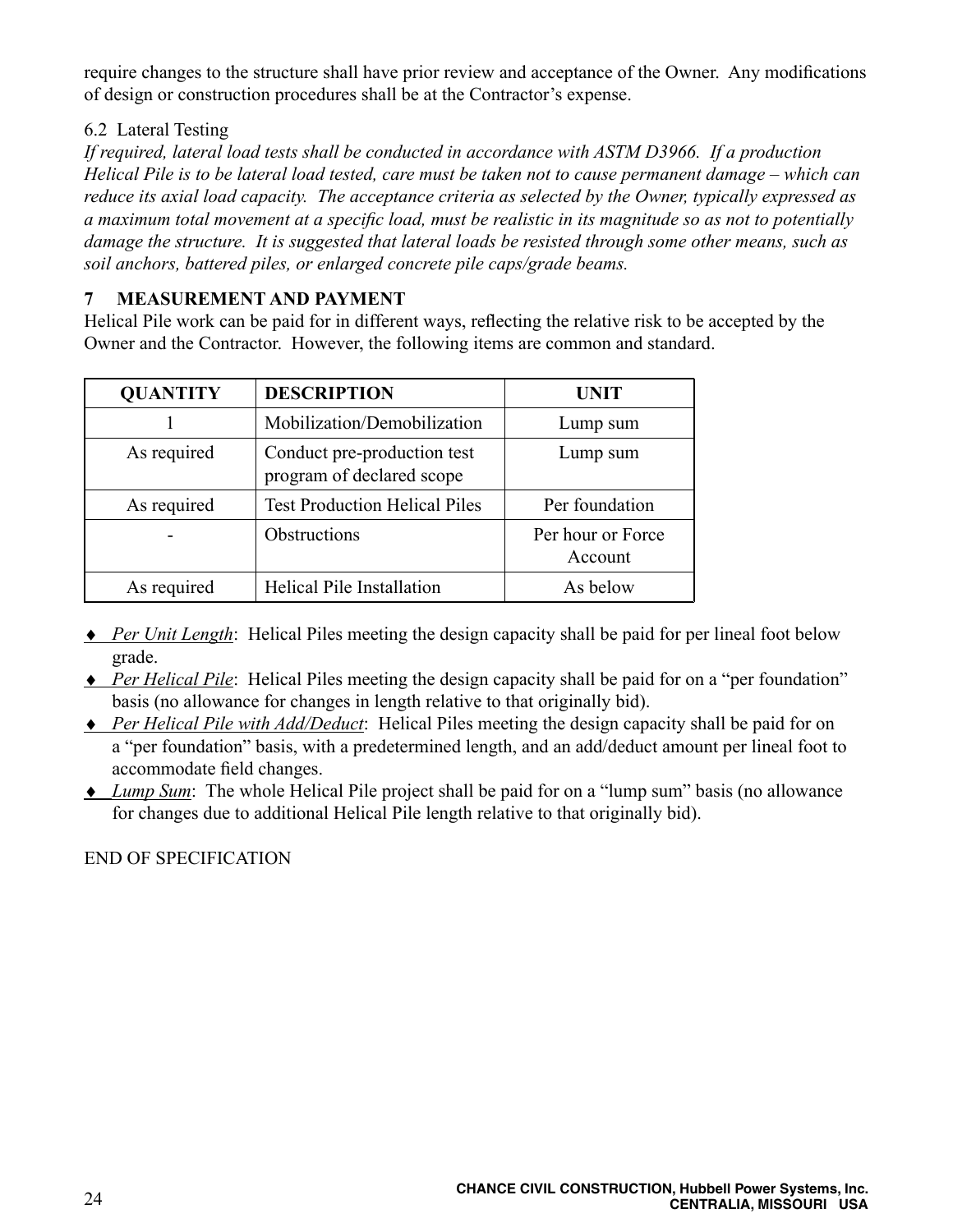# APPENDIX TABLE-1A CHANCE® Civil Construction

| <b>RATING TYPE</b>                                                   | <b>CENTRAL STEEL SHAFT PRODUCT FAMILY</b> |                                           |                                 |                                          |                                          |                                  |                                          |
|----------------------------------------------------------------------|-------------------------------------------|-------------------------------------------|---------------------------------|------------------------------------------|------------------------------------------|----------------------------------|------------------------------------------|
|                                                                      | <b>SS125</b><br>$1 - 1/4"$<br><b>RCS</b>  | <b>SS1375</b><br>$1 - 3/8"$<br><b>RCS</b> | SS5<br>$1 - 1/2"$<br><b>RCS</b> | <b>SS150</b><br>$1 - 1/2"$<br><b>RCS</b> | <b>SS175</b><br>$1 - 3/4"$<br><b>RCS</b> | <b>SS200</b><br>2"<br><b>RCS</b> | <b>SS225</b><br>$2 - 1/4"$<br><b>RCS</b> |
| <b>Torque Strength Rating</b><br>$(ft-lb)$                           | 4,000                                     | 5,500                                     | 5,500                           | 7,000                                    | 11,000                                   | 16,000                           | 23,000                                   |
| <b>Ultimate Strength Per</b><br>Helix (kip)<br>(Tension/Compression) | $*30$                                     | $*35$                                     | $*40$                           | $*40$                                    | $*50$                                    | 60                               | 60                                       |
| <b>Uplift/Compression</b><br>Capacity Limit <sup>1</sup> (kip)       | 40                                        | 55                                        | 55                              | 70                                       | 110                                      | $*150$                           | $*200$                                   |
| <b>Ultimate Tension</b><br>Strength <sup>2</sup> (kip)               | 60                                        | 75                                        | 70                              | 70                                       | 100                                      | 150                              | 200                                      |

# MECHANICAL STRENGTH RATINGS – Type SS HELICAL PILES

**\* For 14" Dia. 3/8" Thick Helix Plates, Reduce the Ultimate Capacity by 20%**

**1 - Based on torque rating – Uplift/Compression Capacity Limit = Torque Rating x Kt**

**"Default" Kt for Type SS = 10** 

**2 – Based on mechanical strength of coupling**

**# - Based on mechanical strength of coupling bolt** 

**NOTE: Actual installed capacities are dependent on site specific soil conditions.**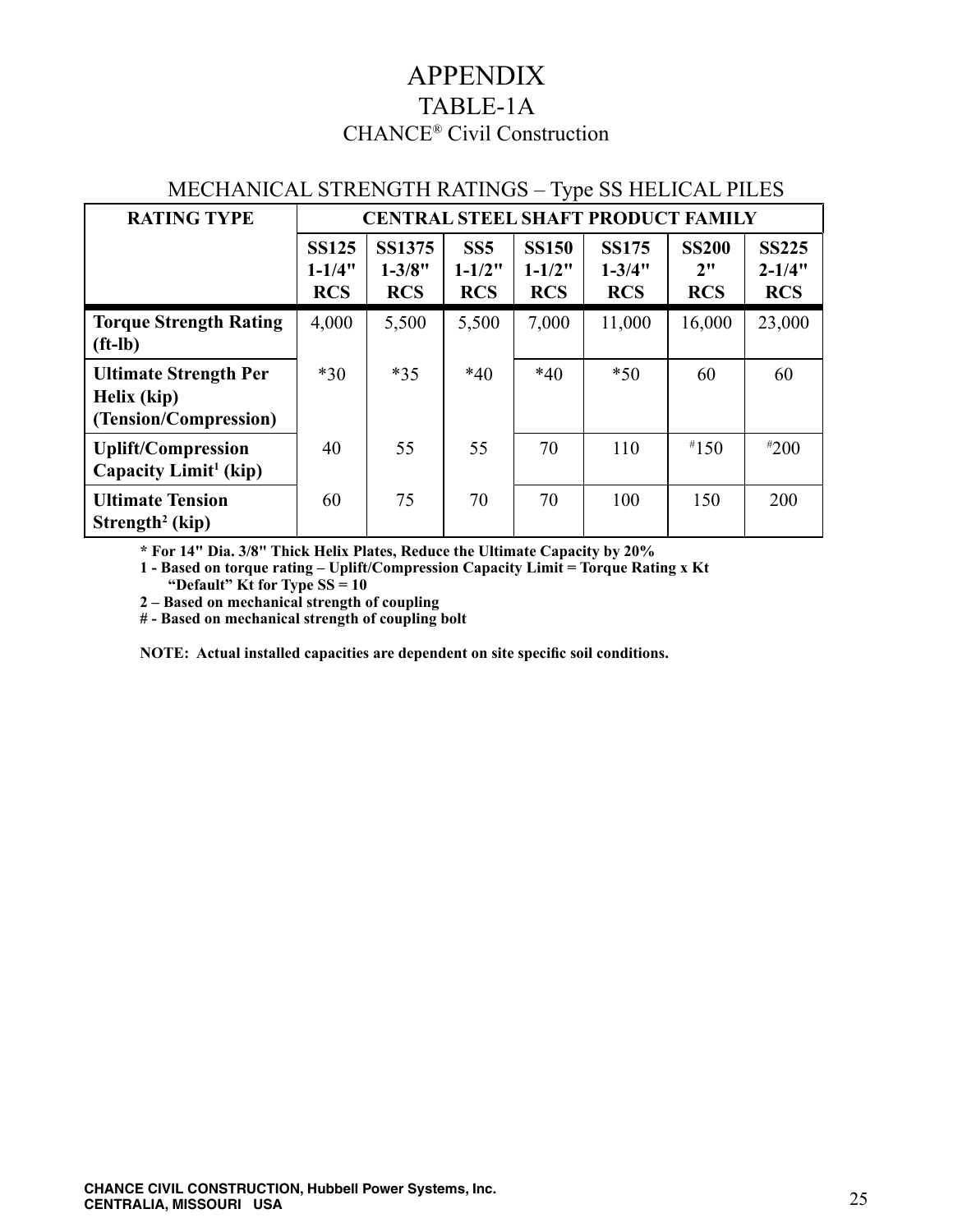# TABLE-1B

# CHANCE® Civil Construction MECHANICAL STRENGTH RATINGS – Type RS HELICAL PILES

| <b>RATING TYPE</b>                                                   | ╯г<br><b>CENTRAL STEEL SHAFT PRODUCT FAMILY</b>  |                                                  |                                                  |                                                 |                                                 |
|----------------------------------------------------------------------|--------------------------------------------------|--------------------------------------------------|--------------------------------------------------|-------------------------------------------------|-------------------------------------------------|
|                                                                      | RS2875.165<br>$2 - 7/8"$ OD<br><b>Pipe Shaft</b> | RS2875.203<br>$2 - 7/8"$ OD<br><b>Pipe Shaft</b> | RS2875.262<br>$2 - 7/8"$ OD<br><b>Pipe Shaft</b> | RS3500.300<br>$3-1/2$ " OD<br><b>Pipe Shaft</b> | RS4500.337<br>$4-1/2$ " OD<br><b>Pipe Shaft</b> |
| <b>Torque Strength</b><br><b>Rating (ft-lb)</b>                      | 4,500                                            | 5,500                                            | 7,500                                            | 13,000                                          | 23,000                                          |
| <b>Ultimate Strength Per</b><br>Helix (kip)<br>(Tension/Compression) | $*40$                                            | $*40$                                            | $*40$                                            | 50                                              | 60                                              |
| <b>Uplift/Compression</b><br>Capacity Limit <sup>1</sup> (kip)       | 36                                               | 44                                               | 60                                               | 91                                              | 138                                             |
| <b>Ultimate Tension</b><br>Strength <sup>2</sup> (kip)               | 50                                               | 60                                               | 100                                              | 120                                             | 140                                             |

**\* For 14" Dia. 3/8" Thick Helix Plates, Reduce the Ultimate Capacity by 20%**

**1 - Based on torque rating – Uplift/Compression Capacity Limit = Torque Rating x Kt "Default" Kt for Type RS2875 Series = 8, for Type RS3500.300 = 7, for Type RS4500.337 = 6**

**2 – Based on mechanical strength of coupling**

**NOTE: Actual installed capacities are dependent on site specific soil conditions.**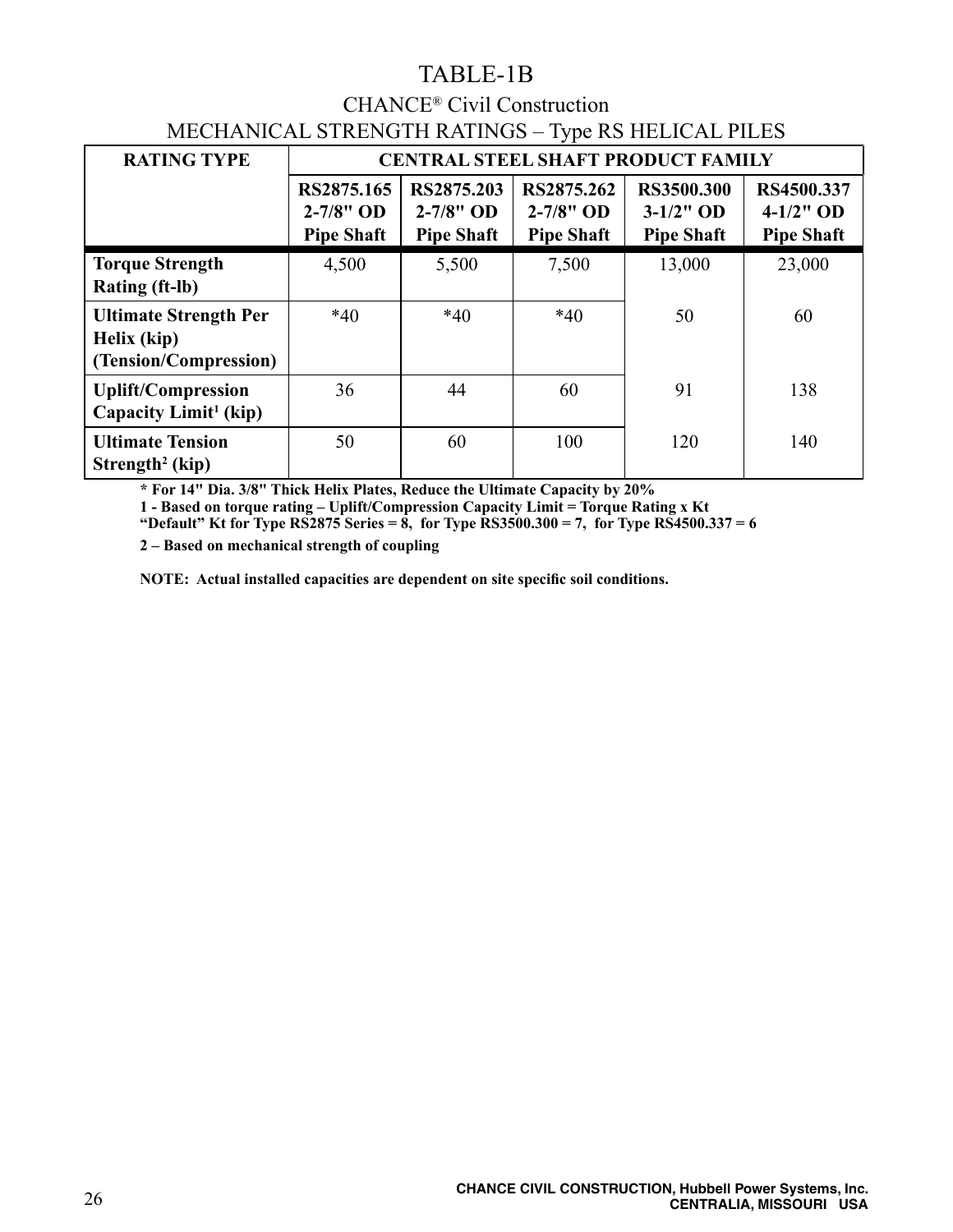# APPENDIX TABLE-2

# GUIDANCE OF GROUND AGGRESSIVENESS CLASSIFICATION

Soil tests may be performed to measure the aggressiveness of the soil environment, especially if field observations indicate corrosion of existing structures. The most common and simplest tests are for electrical resistivity, pH, chloride, and sulfates. The designation for these tests and the critical values defining whether an aggressive soil environment exists, are as shown below. Per FHWA-RD-89-198, the ground is considered aggressive if any one of these indicators shows critical values. l

| <b>Property</b> | <b>Test Designation</b> | <b>Critical Values</b> |
|-----------------|-------------------------|------------------------|
| Resistivity     | ASTM G 57               | below 2,000 ohm-cm     |
|                 | <b>AASHTO T-288</b>     |                        |
| pH              | ASTM G 51               | below 5                |
|                 | <b>AASHTO T-289</b>     |                        |
| Sulfate         | ASTM D 516M             | above 200 ppm          |
|                 | ASTM D4327              |                        |
| Chloride        | ASTM D 512              | above 100 ppm          |
|                 | ASTM D4327              |                        |
|                 | <b>AASHTO T-291</b>     |                        |
| Organic Content | AASHTO T-267            | $1\%$ max              |